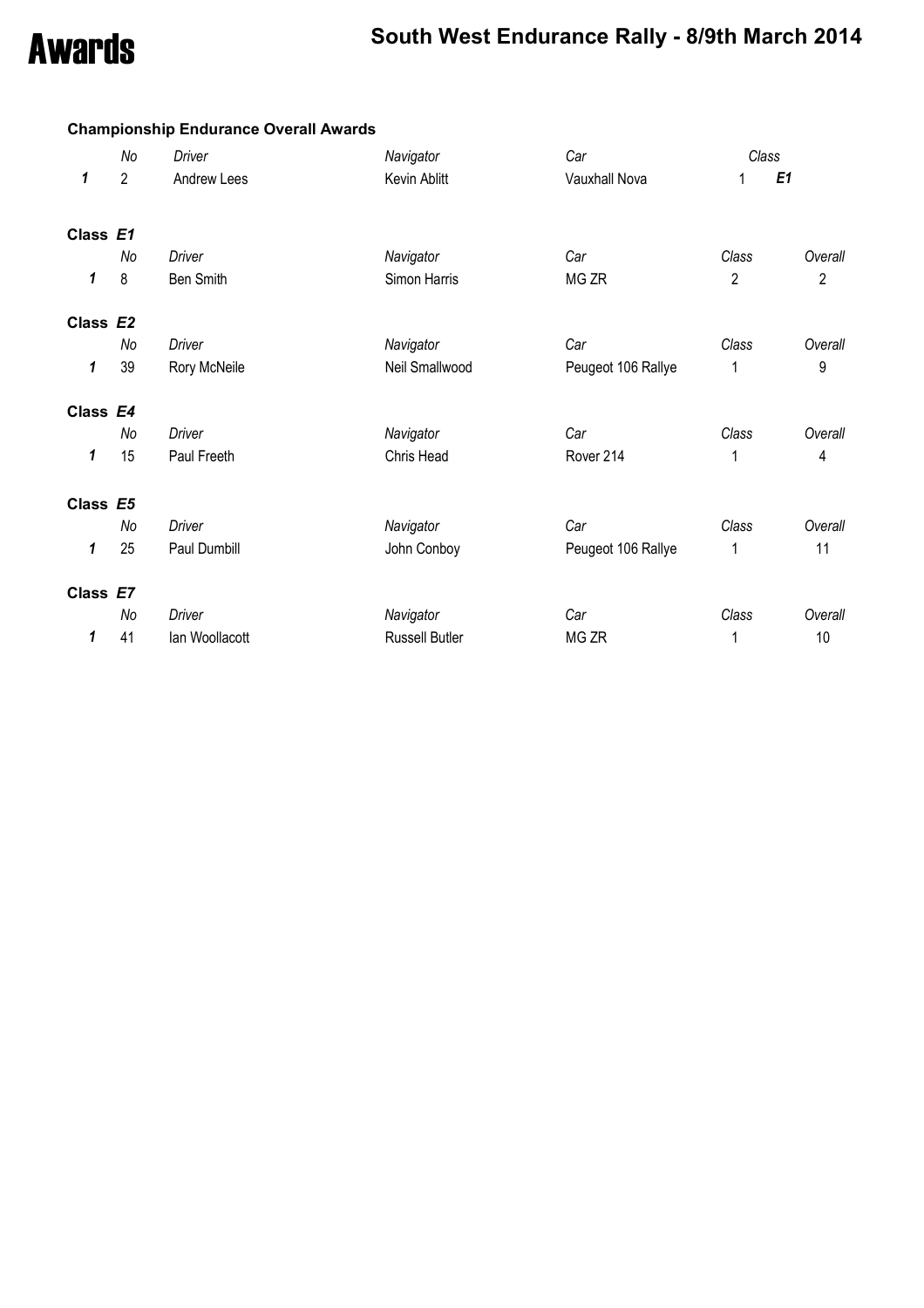### Awards **South West Endurance Rally - 8/9th March 2014**

|                         |    | <b>Classic Endurance Overall Awards</b> |                    |                     |                |                |
|-------------------------|----|-----------------------------------------|--------------------|---------------------|----------------|----------------|
|                         | No | Driver                                  | Navigator          | Car                 |                | Class          |
| 1                       | 3  | Freddy Camp                             | Ross Whittock      | MG ZR               |                | C1             |
| $\overline{\mathbf{2}}$ | 4  | Paul Sharp                              | <b>Gruff Parry</b> | Rover <sub>25</sub> | $\overline{2}$ | C <sub>1</sub> |
| Class C1                |    |                                         |                    |                     |                |                |
|                         | No | Driver                                  | Navigator          | Car                 | Class          | Overall        |
| 1                       | 14 | Colin Woodhouse                         | <b>Chris Moore</b> | Rover 25            | 3              | 4              |
| $\mathbf{2}$            | 34 | Mike Saywell                            | Nick Clarke        | Peugeot 106 Rallye  | 4              | 5              |
| Class C4                |    |                                         |                    |                     |                |                |
|                         | No | Driver                                  | Navigator          | Car                 | Class          | Overall        |
| 1                       | 23 | Ed Clark                                | Georgina Clark     | MG ZR               |                | 3              |
|                         |    | <b>Day Endurance Overall Awards</b>     |                    |                     |                |                |
|                         | No | Driver                                  | Navigator          | Car                 |                | Class          |
| 1                       | 50 | <b>Alastair Barnes</b>                  | Dick Hall          | Daihatsu Sirion     |                | D <sub>2</sub> |

### **Nightmare Two Overall Awards**

| No | Driver      | Navigator       | ا∂ت                    | Class |   |
|----|-------------|-----------------|------------------------|-------|---|
| 55 | Matt Lamble | Stewart Freeman | Daihatsu Sirion Rally2 |       | N |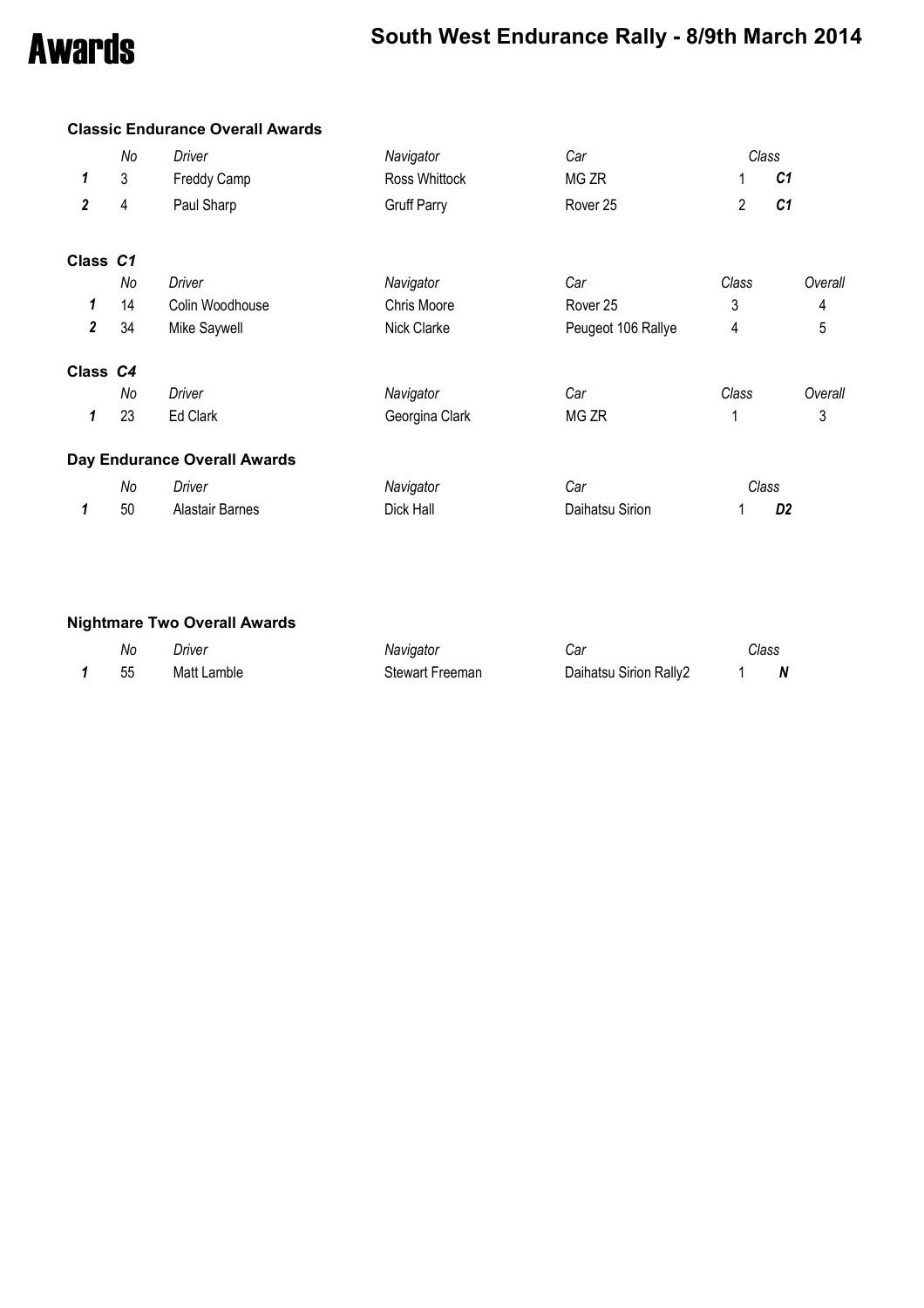### Awards **South West Endurance Rally - 8/9th March 2014**

### **Primrose Rally Overall Awards**

|          | No | <b>Driver</b>      | Navigator     | Car             | Class          |                |  |  |
|----------|----|--------------------|---------------|-----------------|----------------|----------------|--|--|
| 1        | 1  | <b>Phil Harris</b> | Liam Burns    | Daihatsu Sirion |                | P <sub>1</sub> |  |  |
| Class P1 |    |                    |               |                 |                |                |  |  |
|          | No | <b>Driver</b>      | Navigator     | Car             | Class          | Overall        |  |  |
| 1        | 18 | Tim Owen           | Jake Ramsden  | Vauxhall Nova   | $\overline{2}$ | $\overline{2}$ |  |  |
| Class P2 |    |                    |               |                 |                |                |  |  |
|          | No | Driver             | Navigator     | Car             | Class          | Overall        |  |  |
| 1        | 30 | Peter Coles        | Jimi Hathaway | MG ZR           |                | 4              |  |  |
| Class P3 |    |                    |               |                 |                |                |  |  |
|          | No | Driver             | Navigator     | Car             | Class          | Overall        |  |  |
| 1        | 46 | Tom Pile           | Mark Butler   | Ford Fiesta     |                | 8              |  |  |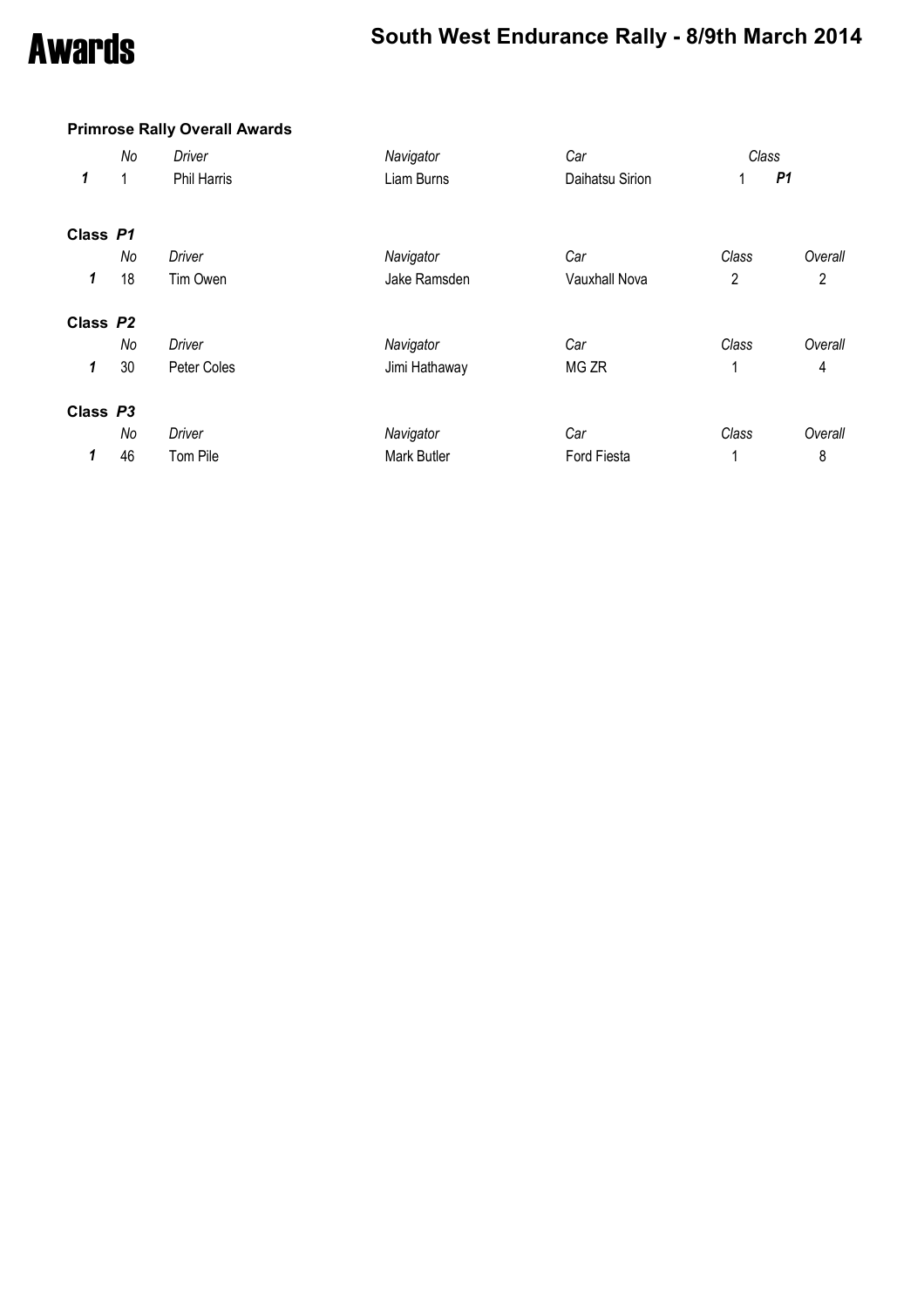## Overall Results - Day **South West Endurance Rally - 8/9th March 2014 at the Finish**

| Pos<br>Car<br>Time |                  | Class                         | Driver                         | Club<br>Navigator     |                              | Club                   | Car                            | cc                      |      |
|--------------------|------------------|-------------------------------|--------------------------------|-----------------------|------------------------------|------------------------|--------------------------------|-------------------------|------|
|                    |                  | <b>Championship Endurance</b> |                                |                       |                              |                        |                                |                         |      |
| 1                  | 8                | 01:00:43                      | E1<br>$\mathbf{1}$             | <b>Ben Smith</b>      | Borough 18 MC                | Simon Harris           | Ross & District MSL            | MG ZR                   | 1396 |
| $\overline{2}$     | 17               | 01:02:26                      | $\overline{2}$<br>E1           | <b>Mathew Tordoff</b> | Matlock                      | Tim Tordoff            | Matlock                        | MG ZR                   | 1396 |
| 3                  | $\boldsymbol{2}$ | 01:02:37                      | E1<br>3                        | Andrew Lees           |                              | <b>Kevin Ablitt</b>    | Chelmsford/Sevenoaks           | Vauxhall Nova           |      |
| 4                  | 15               | 01:03:09                      | E4<br>1                        | Paul Freeth           | Devizes & District           | Chris Head             | Devizes & District             | Rover 214               | 1396 |
| 5                  | 5                | 01:03:18                      | E1<br>4                        | David Lobb            | Chelmsford MC                | Lizzie Pope            | Wessex MC/Chelmsfor            | Vauxhall Corsa          | 1400 |
| 6                  | 6                | 01:03:35                      | E1<br>5                        | <b>Paul Watts</b>     | South Hams                   | Andrew Ballantyne      | <b>SHMC</b>                    | Peugeot 106 Rallye      | 1294 |
| $\overline{7}$     | 16               | 01:04:56                      | E1<br>6                        | Simon Mellings        | Ludlow Castle MC             | Karl Ellis             | Ludlow Castle MC               | MG ZR                   | 1400 |
| 8                  | 36               | 01:06:31                      | E4<br>2                        | Rob Fields            | Southsea MC CSMA             | <b>Ashley Aslett</b>   | Southsea                       | Vauxhall Nova           | 1400 |
| 9                  | 21               | 01:07:22                      | E <sub>5</sub><br>1            | Dave Axford           | Weston-Super-Mare            | David Thorpe           | Weston-Super-Mare              | Vauxhall Nova 1.3 SR    | 1297 |
| 10                 | 39               | 01:08:09                      | E <sub>2</sub><br>1            | Rory McNeile          | South Hams                   | Neil Smallwood         | South Hams                     | Peugeot 106 Rallye      | 1294 |
| 11                 | 26               | 01:08:41                      | 3<br>E4                        | <b>Steve Hart</b>     | Taunton                      | Mike Aldridge          | Silverton                      | Peugeot 205             | 1360 |
| 12                 | 41               | 01:09:02                      | E7<br>1                        | lan Woollacott        | North Devon MC               | <b>Russell Butler</b>  |                                | MG ZR                   | 1400 |
| 13                 | 37               | 01:12:58                      | 2<br>E7                        | Adam Woodard          | Chelmsford MC                | <b>Robert Howes</b>    | Chelmsford MC                  | Peugeot 106 Rallye      | 1294 |
| 14                 | 7                | 01:16:56                      | E <sub>1</sub><br>7            | Paul Heal             | Salisbury&Shaftesbury        | Worth Birkill          | Woolbridge                     | MG ZR                   | 1400 |
| 15                 | 38               | 01:17:10                      | E7<br>3                        | Paul Topping          | <b>RAFMSA</b>                | Karen Connolly         | <b>RAFMSA</b>                  | Rover Metro             | 1400 |
| 16                 | 40               | 01:21:45                      | E7<br>4                        | Justin Smith          | Chelmsford MC                | Jon Bray               | Chelmsford MC                  | <b>MG ZR 105</b>        | 1400 |
| 17                 | 25               | 01:22:06                      | E <sub>5</sub><br>2            | Paul Dumbill          | Chelmsford MC                | John Conboy            | Chelmsford MC                  | Peugeot 106 Rallye      | 1298 |
| 18                 | 42               | 01:23:33                      | 5<br>E7                        | <b>Glen Tuffnell</b>  | Basingstoke MC               | <b>Martin Street</b>   | Basingstoke MC                 | Rover 214               | 1396 |
| 19                 | 9                | 03:31:38                      | E4<br>4                        | James Llewellyn       | Salisbury & Shaftsbury       | <b>Thomas Campbell</b> | Jaguar Apprentices MC          | <b>Ford Focus</b>       | 1388 |
|                    |                  | <b>Classic Endurance</b>      |                                |                       |                              |                        |                                |                         |      |
| 1                  | 4                | 01:00:37                      | C1<br>$\mathbf{1}$             | Paul Sharp            | Chelmsford/B18               | <b>Gruff Parry</b>     | Caernarvonshire & Ang Rover 25 |                         | 1398 |
| $\overline{2}$     | 3                | 01:03:01                      | C1<br>2                        | Freddy Camp           | North Devon                  | Ross Whittock          | Bath MC                        | MG ZR                   | 1396 |
| 3                  | 23               | 01:03:42                      | C4<br>$\mathbf{1}$             | Ed Clark              | Tavern                       | Georgina Clark         | Tavern                         | MG ZR                   | 1396 |
| 4                  | 35               | 01:04:49                      | C4<br>$\overline{2}$           | Pat Thomas            | <b>Taunton MC</b>            | Daniel Pidgeon         | Amman & District MC            | Vauxhall Nova SX        | 1400 |
| 5                  | 34               | 01:05:02                      | 3<br>C1                        | Mike Saywell          | SHMC / Wessex                | Nick Clarke            | Wessex                         | Peugeot 106 Rallye      | 1294 |
| 6                  | 14               | 01:06:44                      | C1<br>4                        | Colin Woodhouse       | Basingstoke MC               | Chris Moore            | Wessex / Chelmsford            | Rover <sub>25</sub>     | 1396 |
| $\overline{7}$     | 33               | 01:06:50                      | C1<br>5                        | <b>Graham Child</b>   | Sevenoaks/Chelmsford         | Andy Elcomb            | Sevenoaks/Chelmsford           | Rover 200               | 1400 |
| 8                  | 22               | 03:13:52                      | C <sub>5</sub><br>$\mathbf{1}$ | Jon Isaac             | Plymouth                     | Andrew Lowe            | Weston-Super-Mare              | Daihatsu Sirion Rally 2 | 1299 |
|                    | Day Endurance    |                               |                                |                       |                              |                        |                                |                         |      |
| 1                  | 50               | 01:06:32                      | D <sub>2</sub><br>$\mathbf{1}$ | Alastair Barnes       | <b>Truro And District MC</b> | Dick Hall              | Auto Club Eclance (Fr.)        | Daihatsu Sirion         | 1299 |
| 2                  | 52               | 01:24:00                      | D3<br>$\mathbf{1}$             | Jeremy Harris         | South Hams MC                | James Blackler         | South Hams MC                  | Peugeot 106 Rallye      | 1294 |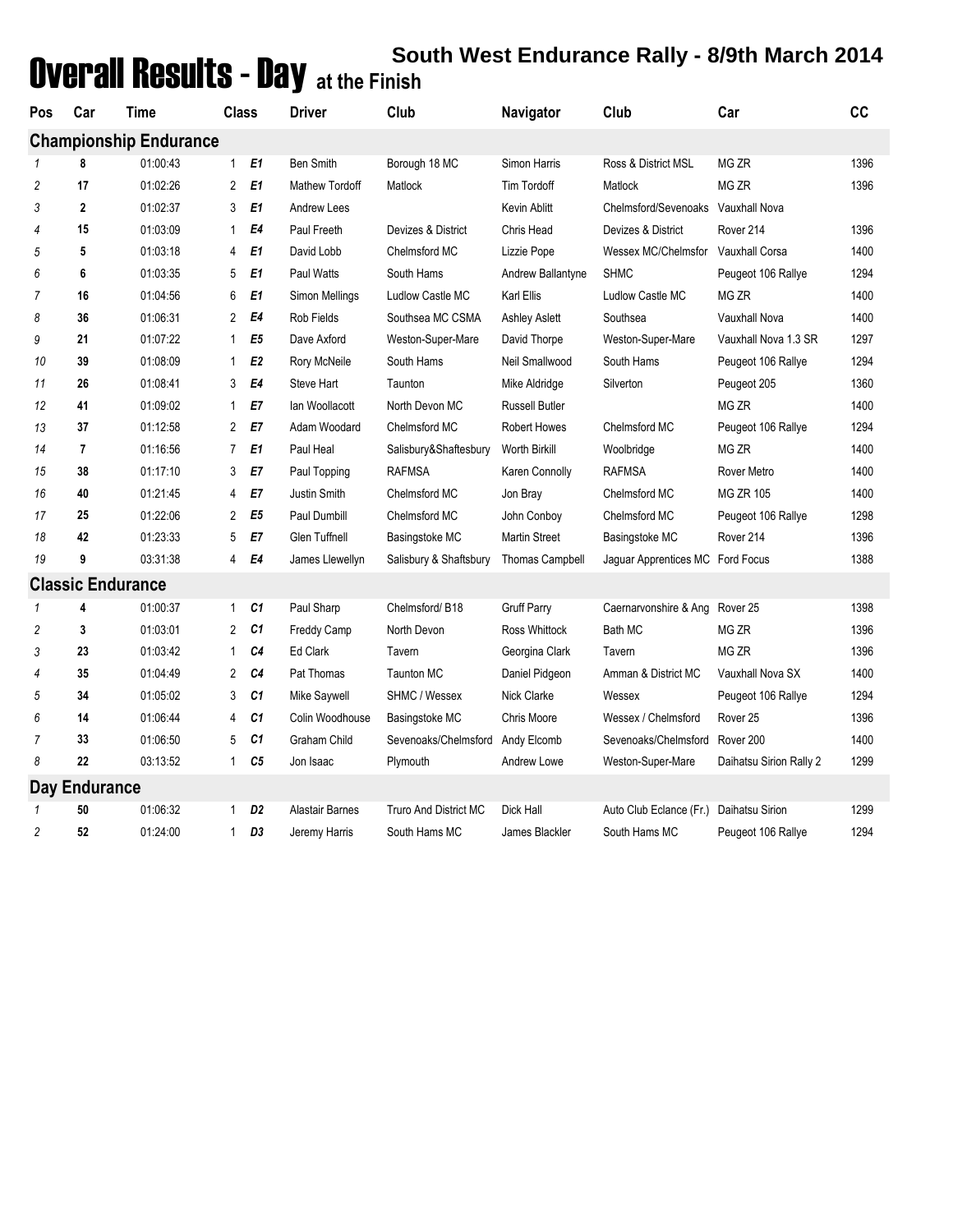# Overall Results - Evening **South West Endurance Rally - 8/9th March 2014 at end of Evening Leg**

| Pos             | Car | Time                          | <b>Class</b>                     | <b>Driver</b>      | Club                             | Navigator              | Club                               | Car                 | cc   |
|-----------------|-----|-------------------------------|----------------------------------|--------------------|----------------------------------|------------------------|------------------------------------|---------------------|------|
|                 |     | <b>Championship Endurance</b> |                                  |                    |                                  |                        |                                    |                     |      |
|                 | 2   | 01:26:52                      | $\mathbf{1}$<br>E <sub>1</sub>   | Andrew Lees        |                                  | Kevin Ablitt           | Chelmsford/Sevenoaks Vauxhall Nova |                     |      |
| 2               | 8   | 01:27:37                      | 2<br>E1                          | <b>Ben Smith</b>   | Borough 18 MC                    | Simon Harris           | Ross & District MSL                | MG ZR               | 1396 |
| 3               | 6   | 01:31:16                      | E <sub>1</sub><br>3              | <b>Paul Watts</b>  | South Hams                       | Andrew Ballantyne      | <b>SHMC</b>                        | Peugeot 106 Rallye  | 1294 |
| 4               | 15  | 01:34:24                      | E4<br>1                          | Paul Freeth        | Devizes & District               | Chris Head             | Devizes & District                 | Rover 214           | 1396 |
| 5               | 16  | 01:37:30                      | E1<br>4                          | Simon Mellings     | Ludlow Castle MC                 | Karl Ellis             | Ludlow Castle MC                   | MG ZR               | 1400 |
| 6               | 5   | 01:44:54                      | E1<br>5                          | David Lobb         | Chelmsford MC                    | Lizzie Pope            | Wessex MC/Chelmsfor                | Vauxhall Corsa      | 1400 |
| 7               | 36  | 01:49:28                      | 2<br>E4                          | Rob Fields         | Southsea MC CSMA                 | <b>Ashley Aslett</b>   | Southsea                           | Vauxhall Nova       | 1400 |
| 8               | 7   | 01:51:46                      | 6<br>E <sub>1</sub>              | Paul Heal          | Salisbury&Shaftesbury            | Worth Birkill          | Woolbridge                         | MG ZR               | 1400 |
| 9               | 39  | 01:52:46                      | E <sub>2</sub><br>$\mathbf{1}$   | Rory McNeile       | South Hams                       | Neil Smallwood         | South Hams                         | Peugeot 106 Rallye  | 1294 |
| 10              | 41  | 01:53:48                      | E7<br>$\mathbf{1}$               | lan Woollacott     | North Devon MC                   | <b>Russell Butler</b>  |                                    | MG ZR               | 1400 |
| 11              | 25  | 02:06:41                      | E <sub>5</sub><br>$\mathbf{1}$   | Paul Dumbill       | Chelmsford MC                    | John Conboy            | Chelmsford MC                      | Peugeot 106 Rallye  | 1298 |
| 12              | 40  | 03:55:32                      | E7<br>$\overline{2}$             | Justin Smith       | Chelmsford MC                    | Jon Bray               | Chelmsford MC                      | <b>MG ZR 105</b>    | 1400 |
| 13              | 9   | 03:57:37                      | E4<br>3                          | James Llewellyn    | Salisbury & Shaftsbury           | <b>Thomas Campbell</b> | Jaguar Apprentices MC Ford Focus   |                     | 1388 |
| 14              | 38  | 04:54:04                      | 3<br>E7                          | Paul Topping       | <b>RAFMSA</b>                    | Karen Connolly         | <b>RAFMSA</b>                      | Rover Metro         | 1400 |
|                 |     | <b>Classic Endurance</b>      |                                  |                    |                                  |                        |                                    |                     |      |
|                 | 34  | 01:29:40                      | C1<br>$\mathbf{1}$               | Mike Saywell       | SHMC / Wessex                    | Nick Clarke            | Wessex                             | Peugeot 106 Rallye  | 1294 |
| 2               | 3   | 01:29:46                      | 2<br>C1                          | <b>Freddy Camp</b> | North Devon                      | Ross Whittock          | Bath MC                            | MG ZR               | 1396 |
| 3               | 4   | 01:31:10                      | C1<br>3                          | Paul Sharp         | Chelmsford/B18                   | <b>Gruff Parry</b>     | Caernarvonshire & Ang              | Rover <sub>25</sub> | 1398 |
| 4               | 23  | 01:39:08                      | C4<br>1                          | Ed Clark           | Tavern                           | Georgina Clark         | Tavern                             | MG ZR               | 1396 |
| 5               | 14  | 01:53:19                      | C1<br>4                          | Colin Woodhouse    | Basingstoke MC                   | Chris Moore            | Wessex / Chelmsford                | Rover <sub>25</sub> | 1396 |
| 6               | 35  | 01:58:17                      | C <sub>4</sub><br>2              | Pat Thomas         | <b>Taunton MC</b>                | Daniel Pidgeon         | Amman & District MC                | Vauxhall Nova SX    | 1400 |
| 7               | 33  | 02:18:39                      | 5<br>C1                          | Graham Child       | Sevenoaks/Chelmsford Andy Elcomb |                        | Sevenoaks/Chelmsford Rover 200     |                     | 1400 |
| <b>Primrose</b> |     |                               |                                  |                    |                                  |                        |                                    |                     |      |
| 1               | 1   | 00:20:44                      | <b>P1</b><br>1                   | Phil Harris        | <b>SHMC</b>                      | Liam Burns             | <b>SHMC</b>                        | Daihatsu Sirion     | 1293 |
| 2               | 12  | 00:24:53                      | 2<br>P1                          | James How          | Burnham On Sea                   | Nic Jones              | South Hams                         | MG ZR               | 1789 |
| 3               | 32  | 00:27:26                      | P <sub>2</sub><br>1              | David Clifford     | Bath                             | Peter Blackett         |                                    | <b>BMW Compact</b>  | 1800 |
| 5               | 18  | 00:28:02                      | 3<br>P1                          | Tim Owen           | <b>SHMC</b>                      | Jake Ramsden           | <b>SHMC</b>                        | Vauxhall Nova       | 1297 |
| 4               | 20  | 00:28:02                      | <b>P1</b><br>4                   | Alan Frame         | <b>SHMC</b>                      | Shaun Layland          | <b>SHMC</b>                        | Vauxhall Corsa      | 1396 |
| 6               | 24  | 00:29:08                      | P1<br>5                          | <b>Chris Pratt</b> | Basingstoke MC                   | Jeff Brown             | Basingstoke MC                     | Peugeot 205 Gti     | 1600 |
| 7               | 10  | 00:29:58                      | 6<br>P1                          | lan Orford         | <b>CSMA</b>                      | Bob Jones              | Exmouth                            | Proton Satria       | 1600 |
| 8               | 30  | 00:33:14                      | P <sub>2</sub><br>$\overline{2}$ | Peter Coles        | <b>SHMC</b>                      | Jimi Hathaway          | <b>SHMC</b>                        | MG ZR               | 1396 |
| 9               | 19  | 00:34:08                      | P1<br>$\overline{7}$             | Chris Stratton     | Bath                             | Martin Moore           | Bath                               | MG ZR               | 1396 |
| 10              | 43  | 00:36:17                      | P <sub>2</sub><br>3              | John Considine     | Basingstoke MC                   | Glynn Hayward          | Basingstoke MC                     | Peugeot 205 Gti     | 1600 |
| 11              | 48  | 00:37:48                      | P <sub>3</sub><br>1.             | Steve Pearce       | Exmouth                          | Kevin Clarke           | <b>SHMC</b>                        | Vauxhall Corsa      | 1389 |
| 12              | 29  | 00:38:23                      | P <sub>2</sub><br>4              | Paul Prance        | North Devon                      | Derek Drayton          | North Devon                        | Rover 200 BRM       | 1796 |
| 13              | 46  | 00:40:07                      | $\overline{2}$<br>P <sub>3</sub> | Tom Pile           | Exmouth                          | Mark Butler            | Exmouth                            | Ford Fiesta         | 1245 |
| 14              | 45  | 00:40:44                      | P <sub>3</sub><br>3              | Gareth Andrews     | Taunton M.C                      | Luke Quinnell          | Taunton M.C                        | Proton Compact      | 1597 |
| 15              | 47  | 00:40:59                      | P <sub>3</sub><br>4              | Chris Powney       | Devizes And District M           | Rose Smith             | Devizes And District M             | Austin Mini City E  | 1275 |
| 16              | 27  | 00:48:45                      | P <sub>2</sub><br>5              | Lucas Redwood      | Taunton                          | Rob Newell             | <b>SHMC</b>                        | Ford Escort         | 2000 |
| 17              | 28  | 01:51:20                      | P <sub>2</sub><br>6              | Giles Pursey       | Bath MC                          | Mark Dunkerley         | Bath MC                            | Ford Escort         | 1600 |
| 18              | 44  | 03:12:27                      | P <sub>3</sub><br>5              | Aaron Lillicrap    | <b>SHMC</b>                      | Tom Marsh              | <b>SHMC</b>                        | Austin Mini         | 1001 |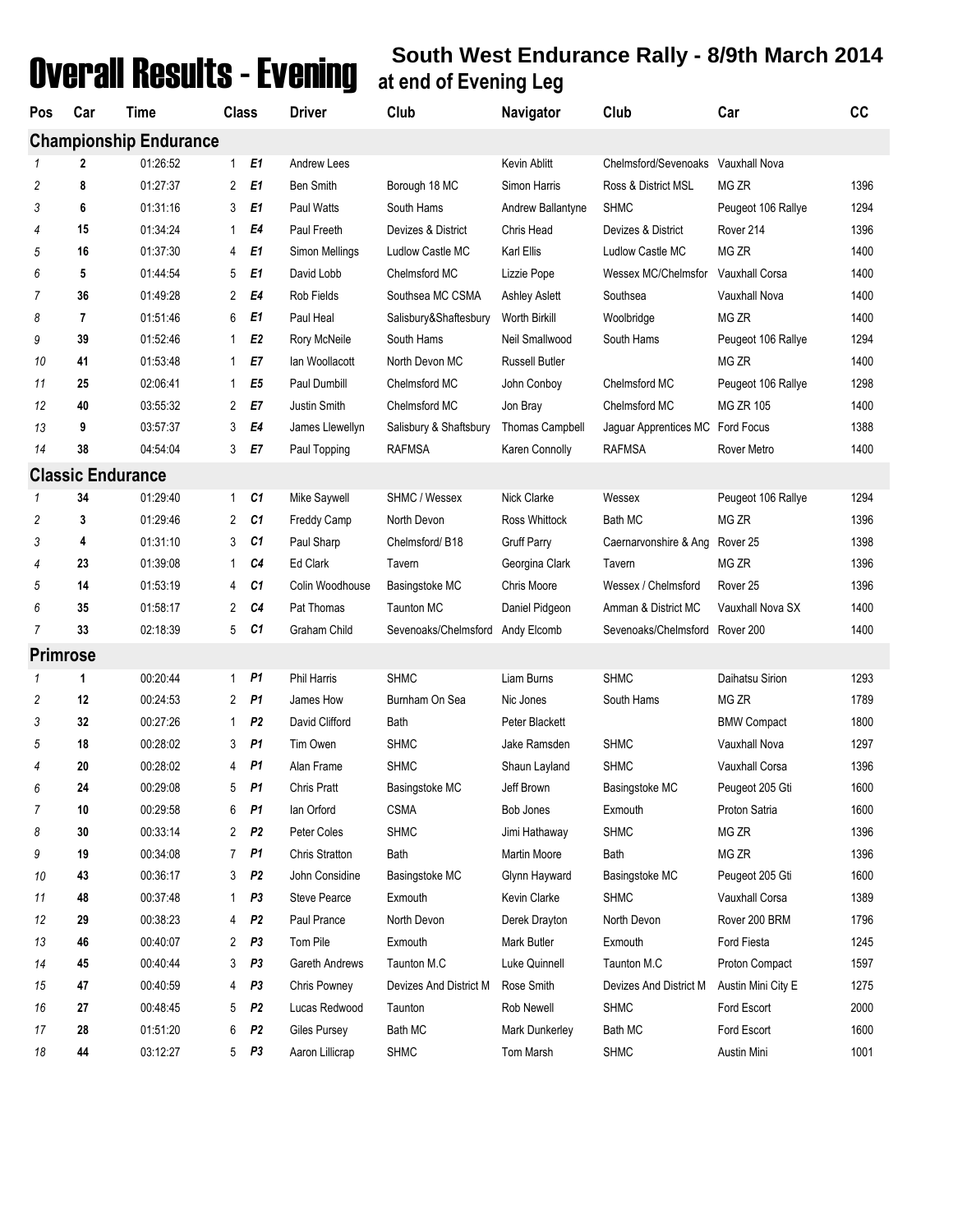## Overall Results - Night **South West Endurance Rally - 8/9th March 2014 at the Finish**

| Pos             | Car           | Time                     | <b>Class</b>   |                | <b>Driver</b>         | Club                   | Navigator           | Club                   | Car                    | cc   |
|-----------------|---------------|--------------------------|----------------|----------------|-----------------------|------------------------|---------------------|------------------------|------------------------|------|
|                 |               | <b>Classic Endurance</b> |                |                |                       |                        |                     |                        |                        |      |
| 1               | 3             | 01:34:46                 | $\mathbf{1}$   | C1             | <b>Freddy Camp</b>    | North Devon            | Ross Whittock       | Bath MC                | MG ZR                  | 1396 |
| 2               | 4             | 01:35:10                 | 2              | C1             | Paul Sharp            | Chelmsford/B18         | <b>Gruff Parry</b>  | Caernarvonshire & Ang  | Rover <sub>25</sub>    | 1398 |
| 3               | 23            | 01:50:08                 | 1              | C4             | Ed Clark              | Tavern                 | Georgina Clark      | Tavern                 | MG ZR                  | 1396 |
| 4               | 14            | 02:19:19                 | 3              | C1             | Colin Woodhouse       | Basingstoke MC         | Chris Moore         | Wessex / Chelmsford    | Rover <sub>25</sub>    | 1396 |
| 5               | 34            | 07:50:40                 | 4              | C1             | Mike Saywell          | SHMC / Wessex          | Nick Clarke         | Wessex                 | Peugeot 106 Rallye     | 1294 |
|                 | Nightmare Two |                          |                |                |                       |                        |                     |                        |                        |      |
|                 | 55            | 00:33:00                 |                | 1 N            | Matt Lamble           | South Hams MC          | Stewart Freeman     | South Hams MC          | Daihatsu Sirion Rally2 | 1299 |
| <b>Primrose</b> |               |                          |                |                |                       |                        |                     |                        |                        |      |
| 1               | 1             | 00:22:44                 | $\mathbf{1}$   | P <sub>1</sub> | <b>Phil Harris</b>    | <b>SHMC</b>            | Liam Burns          | <b>SHMC</b>            | Daihatsu Sirion        | 1293 |
| 2               | 18            | 00:31:02                 | $\overline{2}$ | <b>P1</b>      | Tim Owen              | <b>SHMC</b>            | Jake Ramsden        | <b>SHMC</b>            | Vauxhall Nova          | 1297 |
| 3               | 10            | 00:33:58                 | 3              | P1             | lan Orford            | <b>CSMA</b>            | <b>Bob Jones</b>    | Exmouth                | Proton Satria          | 1600 |
| 4               | 30            | 00:42:14                 | 1              | P <sub>2</sub> | Peter Coles           | <b>SHMC</b>            | Jimi Hathaway       | <b>SHMC</b>            | MG ZR                  | 1396 |
| 5               | 19            | 00:45:08                 | 4              | <b>P1</b>      | <b>Chris Stratton</b> | <b>Bath</b>            | <b>Martin Moore</b> | Bath                   | MG <sub>ZR</sub>       | 1396 |
| 6               | 24            | 00:46:08                 | 5              | P <sub>1</sub> | Chris Pratt           | Basingstoke MC         | Jeff Brown          | Basingstoke MC         | Peugeot 205 Gti        | 1600 |
| 7               | 20            | 00:52:02                 | 6              | P1             | Alan Frame            | <b>SHMC</b>            | Shaun Layland       | <b>SHMC</b>            | <b>Vauxhall Corsa</b>  | 1396 |
| 8               | 46            | 00:52:07                 | $\mathbf{1}$   | P <sub>3</sub> | Tom Pile              | Exmouth                | <b>Mark Butler</b>  | Exmouth                | Ford Fiesta            | 1245 |
| 9               | 43            | 00:55:17                 | $\overline{2}$ | P <sub>2</sub> | John Considine        | Basingstoke MC         | Glynn Hayward       | Basingstoke MC         | Peugeot 205 Gti        | 1600 |
| 10              | 29            | 00:56:23                 | 3              | P <sub>2</sub> | Paul Prance           | North Devon            | Derek Drayton       | North Devon            | Rover 200 BRM          | 1796 |
| 11              | 45            | 00:58:44                 | $\overline{2}$ | P <sub>3</sub> | Gareth Andrews        | Taunton M.C            | Luke Quinnell       | Taunton M.C            | Proton Compact         | 1597 |
| 12              | 48            | 01:26:48                 | 3              | P <sub>3</sub> | <b>Steve Pearce</b>   | Exmouth                | Kevin Clarke        | <b>SHMC</b>            | <b>Vauxhall Corsa</b>  | 1389 |
| 13              | 47            | 01:50:59                 | 4              | P <sub>3</sub> | Chris Powney          | Devizes And District M | Rose Smith          | Devizes And District M | Austin Mini City E     | 1275 |
| 14              | 27            | 02:10:45                 | 4              | P <sub>2</sub> | Lucas Redwood         | Taunton                | <b>Rob Newell</b>   | <b>SHMC</b>            | Ford Escort            | 2000 |
| 15              | 28            | 02:19:20                 | 5              | P <sub>2</sub> | Giles Pursey          | <b>Bath MC</b>         | Mark Dunkerley      | <b>Bath MC</b>         | Ford Escort            | 1600 |
| 16              | 44            | 05:01:27                 | 5              | P <sub>3</sub> | Aaron Lillicrap       | <b>SHMC</b>            | Tom Marsh           | <b>SHMC</b>            | Austin Mini            | 1001 |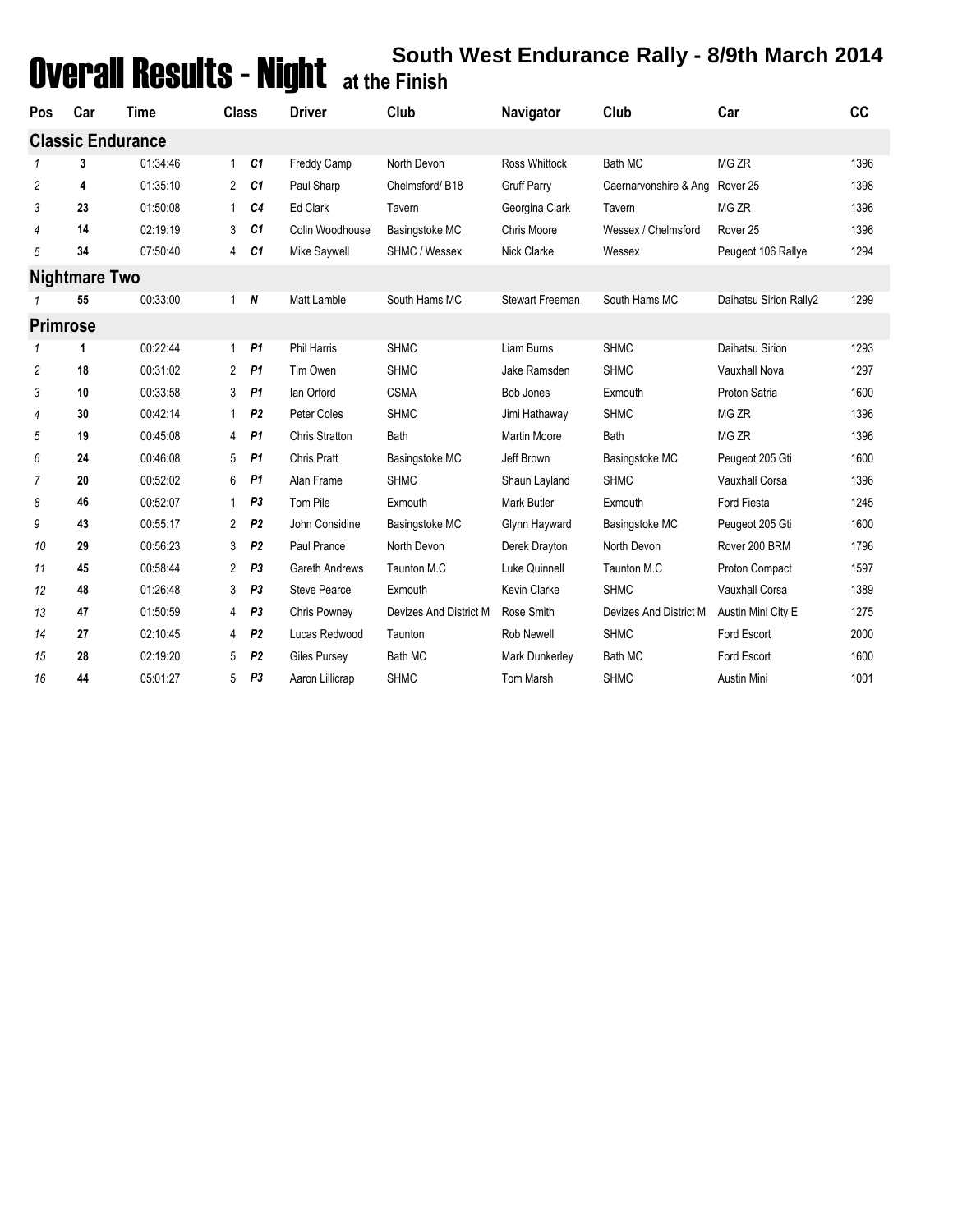# Retirements **South West Endurance Rally - 8/9th March 2014**

|                |    | No Driver           | Navigator            | Car                     | Where             | Reason        |
|----------------|----|---------------------|----------------------|-------------------------|-------------------|---------------|
| 1              | 54 | Chris Byrne         | Tom Byrne            | Rover 25                | PC <sub>1</sub>   |               |
| $\overline{2}$ | 11 | Roger Holder        | Peter Barnard        | Honda Civic             | MTC <sub>3</sub>  |               |
| 3              | 37 | Adam Woodard        | <b>Robert Howes</b>  | Peugeot 106 Rallye      | MTC 3             |               |
| 4              | 42 | Glen Tuffnell       | <b>Martin Street</b> | Rover 214               | MTC 3             |               |
| 5              | 26 | Steve Hart          | Mike Aldridge        | Peugeot 205             | Bellever 3        |               |
| 6              | 21 | Dave Axford         | David Thorpe         | Vauxhall Nova 1.3 SR    | <b>LTC 13</b>     |               |
| 7              | 31 | Paul Price          | Alf Chanter          | Peugeot 205             | LTC 13            |               |
| 8              | 17 | Mathew Tordoff      | Tim Tordoff          | MG ZR                   | Harcombe 1        | Brake failure |
| 9              | 22 | Jon Isaac           | Andrew Lowe          | Daihatsu Sirion Rally 2 | Harcombe 1        |               |
| 10             | 33 | <b>Graham Child</b> | Andy Elcomb          | Rover 200               | MTC 18 out        |               |
| 11             | 35 | Pat Thomas          | Daniel Pidgeon       | Vauxhall Nova SX        | MTC 18 out        |               |
| 12             | 32 | David Clifford      | Peter Blackett       | <b>BMW Compact</b>      | LTC <sub>42</sub> |               |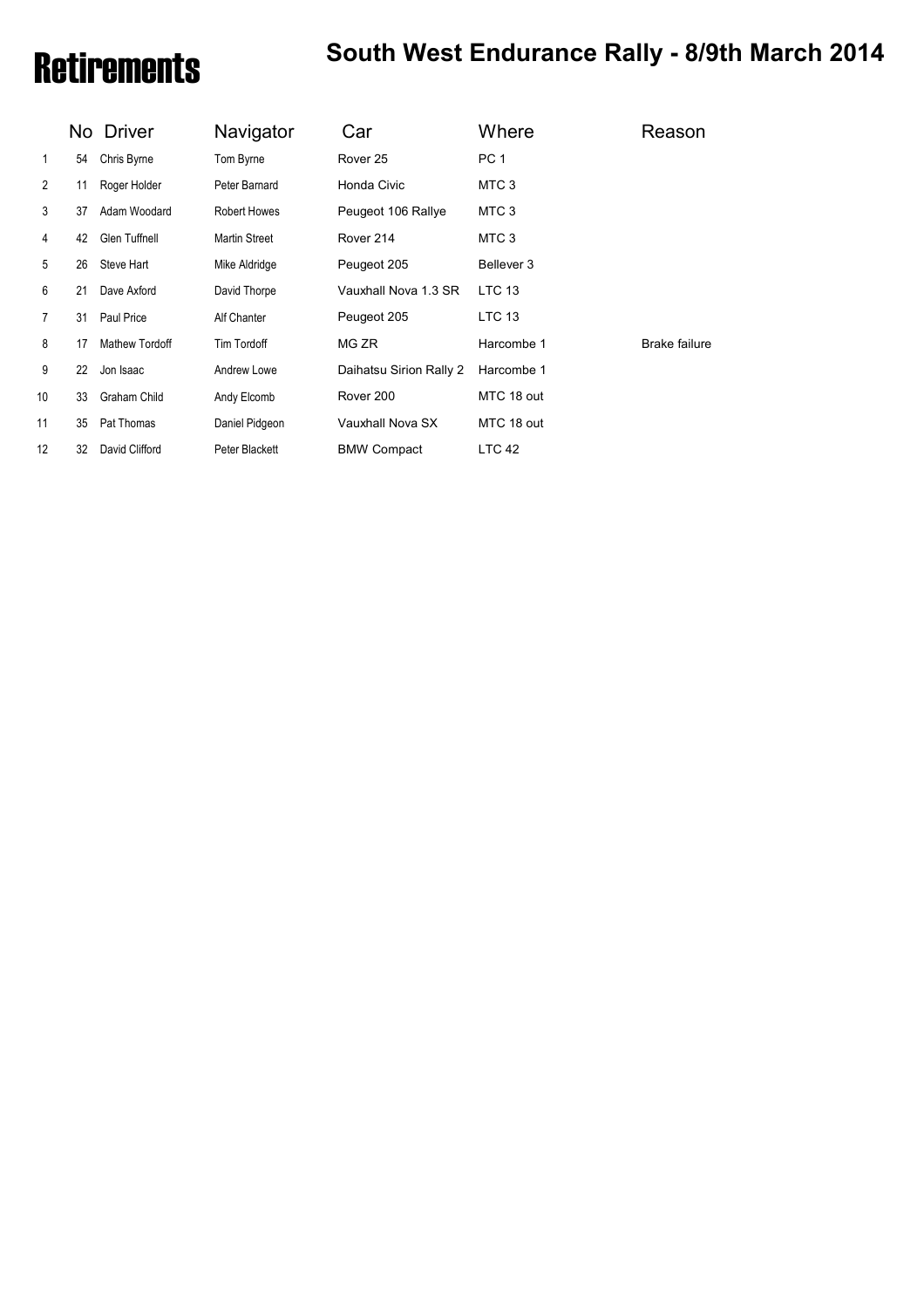### Selectif Times Day Leg **South West Endurance Rally - 8/9th March 2014**

| Position       | Bellever 1   | Toms Hill   |                                 |             |             | Assycombe Lowton Brook Northcombe 1 Quoditchmoor 1 Witherdon 1 Northcombe 2 |             |             | Quoditchmoor 2 Witherdon 2 |             | Soussons | Grendon | <b>Bellever 2</b> |
|----------------|--------------|-------------|---------------------------------|-------------|-------------|-----------------------------------------------------------------------------|-------------|-------------|----------------------------|-------------|----------|---------|-------------------|
| $\mathbf{1}$   | $8 - 11:39$  | $4 - 5:47$  | $4 - 3:44$                      | 17 - 2:15   | $2 - 2:26$  | $4 - 3:32$                                                                  | $4 - 4:27$  | $8 - 2:29$  | $4 - 3:29$                 | $8 - 7:40$  |          |         | $8 - 11:53$       |
| 2              | $4 - 11:51$  | $8 - 5:47$  | $8 - 3:45$                      | $4 - 2:20$  | $4 - 2:30$  | $8 - 3:35$                                                                  | $8 - 4:35$  | $35 - 2:31$ | $8 - 3:33$                 | $3 - 8:01$  |          |         | 17 - 11:56        |
| 3              | 17 - 12:03   | $2 - 5:56$  | 17 - 3:55                       | $7 - 2:21$  | $17 - 2:31$ | $2 - 3:42$                                                                  | $2 - 4:41$  | $17 - 2:33$ | $2 - 3:39$                 | $15 - 8:03$ |          |         | 34 - 12:05        |
| 4              | $3 - 12:08$  | $3 - 5:56$  | $5 - 3:59$                      | $5 - 2:24$  | $35 - 2:34$ | $3 - 3:42$                                                                  | 17 - 4:42   | $15 - 2:34$ | $17 - 3:39$                | $4 - 8:11$  |          |         | $4 - 12:07$       |
| 5              | $7 - 12:10$  | 17 - 6:01   | $6 - 4:00$                      | $6 - 2:24$  | $8 - 2:36$  | $17 - 3:43$                                                                 | 16 - 4:43   | $5 - 2:35$  | 35 - 3:43                  | $2 - 8:12$  |          |         | $5 - 12:15$       |
| 6              | $23 - 12:14$ | $23 - 6:01$ | $33 - 4:00$                     | $16 - 2:25$ | $3 - 2:37$  | $16 - 3.46$                                                                 | $15 - 4:46$ | $2 - 2:36$  | $5 - 3.45$                 | $16 - 8:13$ |          |         | $2 - 12:29$       |
| $\overline{7}$ | $5 - 12:19$  | $35 - 6:01$ | $2 - 4:01$                      | $35 - 2:25$ | $52 - 2:38$ | $35 - 3.46$                                                                 | $35 - 4:48$ | $23 - 2:36$ | $6 - 3:46$                 | $6 - 8:17$  |          |         | 15 - 12:31        |
| 8              | 15 - 12:20   | 7 - 6:04    | $7 - 4.01$                      | $52 - 2:25$ | $6 - 2:40$  | $5 - 3:48$                                                                  | $6 - 4:49$  | $16 - 2:37$ | $15 - 3:46$                | $50 - 8:23$ |          |         | $6 - 12:32$       |
| 9              | $2 - 12:29$  | $5 - 6:07$  | $15 - 4:01$                     | $2 - 2:26$  | $16 - 2:40$ | $23 - 3.48$                                                                 | $3 - 4:50$  | $4 - 2:39$  | $3 - 3:47$                 | $5 - 8:24$  |          |         | $23 - 12:32$      |
| 10             | $6 - 12:30$  | $6 - 6:07$  | $34 - 4:04$                     | $39 - 2:26$ | $7 - 2:41$  | $7 - 3:50$                                                                  | $7 - 4:53$  | $6 - 2:39$  | $23 - 3:49$                | $23 - 8:26$ |          |         | $3 - 12:37$       |
| 11             | $21 - 12:34$ | $15 - 6:07$ | $16 - 4:05$                     | $50 - 2.26$ | 15 - 2:42   | $15 - 3:50$                                                                 | $23 - 4:55$ | 52 - 2:40   | $7 - 3:51$                 | $34 - 8:27$ |          |         | $33 - 12:43$      |
| 12             | $14 - 12:40$ | 14 - 6:11   | $23 - 4:06$                     | $3 - 2:28$  | $23 - 2:43$ | $6 - 3.51$                                                                  | $5 - 4:58$  | $36 - 2:41$ | $14 - 3:51$                | $36 - 8:30$ |          |         | $36 - 12:52$      |
| 13             | $50 - 12:51$ | $16 - 6:14$ | $36 - 4:06$                     | $34 - 2:28$ | $34 - 2:43$ | $34 - 3:52$                                                                 | $50 - 5:00$ | $3 - 2:42$  | $16 - 3:52$                | $52 - 8:36$ |          |         | $35 - 12:54$      |
| 14             | $35 - 12:54$ | $50 - 6:17$ | 14 - 4:07                       | $15 - 2:29$ | $5 - 2:44$  | $52 - 3:55$                                                                 | $52 - 5:00$ | $39 - 2:42$ | 42 - 3:54                  | $35 - 8:38$ |          |         | $16 - 12:57$      |
| 15             | $36 - 12:57$ | $34 - 6:19$ | $40 - 4:10$                     | 14 - 2:30   | 14 - 2:44   | $33 - 3:56$                                                                 | 42 - 5:02   | 42 - 2:43   | $33 - 3:58$                | $21 - 8:45$ |          |         | 41 - 12:58        |
| 16             | 34 - 13:09   | $40 - 6:19$ | $26 - 4:11$                     | $23 - 2:32$ | $39 - 2:48$ | $50 - 3:56$                                                                 | $26 - 5:03$ | $50 - 2:45$ | $50 - 3:59$                | $33 - 8:46$ |          |         | $21 - 13:16$      |
| 17             | $38 - 13:21$ | $52 - 6:19$ | $3 - 4:13$                      | $33 - 2:32$ | $40 - 2:50$ | $14 - 3:57$                                                                 | $34 - 5.07$ | $21 - 2.46$ | $34 - 4.01$                | $41 - 8:46$ |          |         | 7 - 13:17         |
| 18             | 16 - 13:24   | $38 - 6:20$ | $42 - 4:14$                     | $26 - 2:36$ | 42 - 2:50   | $36 - 3:59$                                                                 | $21 - 5:08$ | $34 - 2:47$ | $36 - 4:01$                | $39 - 8:48$ |          |         | 26 - 13:22        |
| 19             | $33 - 13:35$ | $33 - 6:26$ | $39 - 4:16$                     | 42 - 2:36   | $25 - 2:51$ | $39 - 4.01$                                                                 | $33 - 5:11$ | $26 - 2:51$ | $21 - 4:02$                | $26 - 8:51$ |          |         | 14 - 13:26        |
| 20             | 39 - 13:38   | $39 - 6:28$ | $41 - 4:18$                     | $41 - 2.37$ | $33 - 2:51$ | $26 - 4:06$                                                                 | $36 - 5:15$ | $33 - 2:52$ | 52 - 4:02                  | $40 - 8:55$ |          |         | 39 - 13:26        |
| 21             | $37 - 13:47$ | $41 - 6:33$ | $50 - 4:20$                     | 38 - 2:42   | $36 - 2:51$ | $21 - 4:08$                                                                 | $14 - 5:20$ | 14 - 2:54   | $26 - 4.04$                | 14 - 9:04   |          |         | 25 - 13:35        |
| 22             | 26 - 13:49   | $21 - 6:34$ | $52 - 4:26$                     | 25 - 2:44   | $50 - 2:52$ | $38 - 4:10$                                                                 | $39 - 5:24$ | $41 - 2:57$ | 41 - 4:11                  | 17 - 9:08   |          |         | 50 - 13:43        |
| 23             | 41 - 14:09   | $36 - 6:34$ | $21 - 4:30$                     | $36 - 2:45$ | $21 - 2:53$ | $37 - 4:11$                                                                 | $41 - 5:24$ | $7 - 3:01$  | $25 - 4:12$                | $38 - 9:13$ |          |         | 22 - 13:54        |
| 24             | 42 - 14:11   | $26 - 6:48$ | $37 - 4:32$                     | $21 - 2.46$ | $38 - 2:54$ | 40 - 4:11                                                                   | $40 - 5:26$ | $40 - 3.04$ | $39 - 4:12$                | $25 - 9:17$ |          |         | 40 - 14:11        |
| 25             | 22 - 16:56   | $37 - 6:48$ | $35 - 4:35$                     | 37 - 2:49   | 41 - 2:55   | $41 - 4:14$                                                                 | $37 - 5:30$ | $25 - 3:05$ | 38 - 4:19                  | $37 - 9:39$ |          |         | 37 - 14:37        |
| 26             | 25 - 24:45   | $25 - 7:02$ | 25 - 4:41                       | $8 - 3:11$  | $37 - 2:56$ | $25 - 4:18$                                                                 | $38 - 5:32$ | $37 - 3:09$ | 40 - 4:20                  | 42 - 14:40  |          |         | 38 - 14:45        |
| 27             |              |             | 40 - 24:45 42 - 7:14 38 - 10:40 | $40 - 3:34$ | $26 - 3:00$ | 42 - 4:52                                                                   | $25 - 5:36$ | $38 - 3:14$ | $37 - 5:00$                | 7 - 20:47   |          |         | 52 - 19:14        |
| 28             | 52 - 24:45   |             |                                 |             |             |                                                                             |             |             |                            |             |          |         | 42 - 21:17        |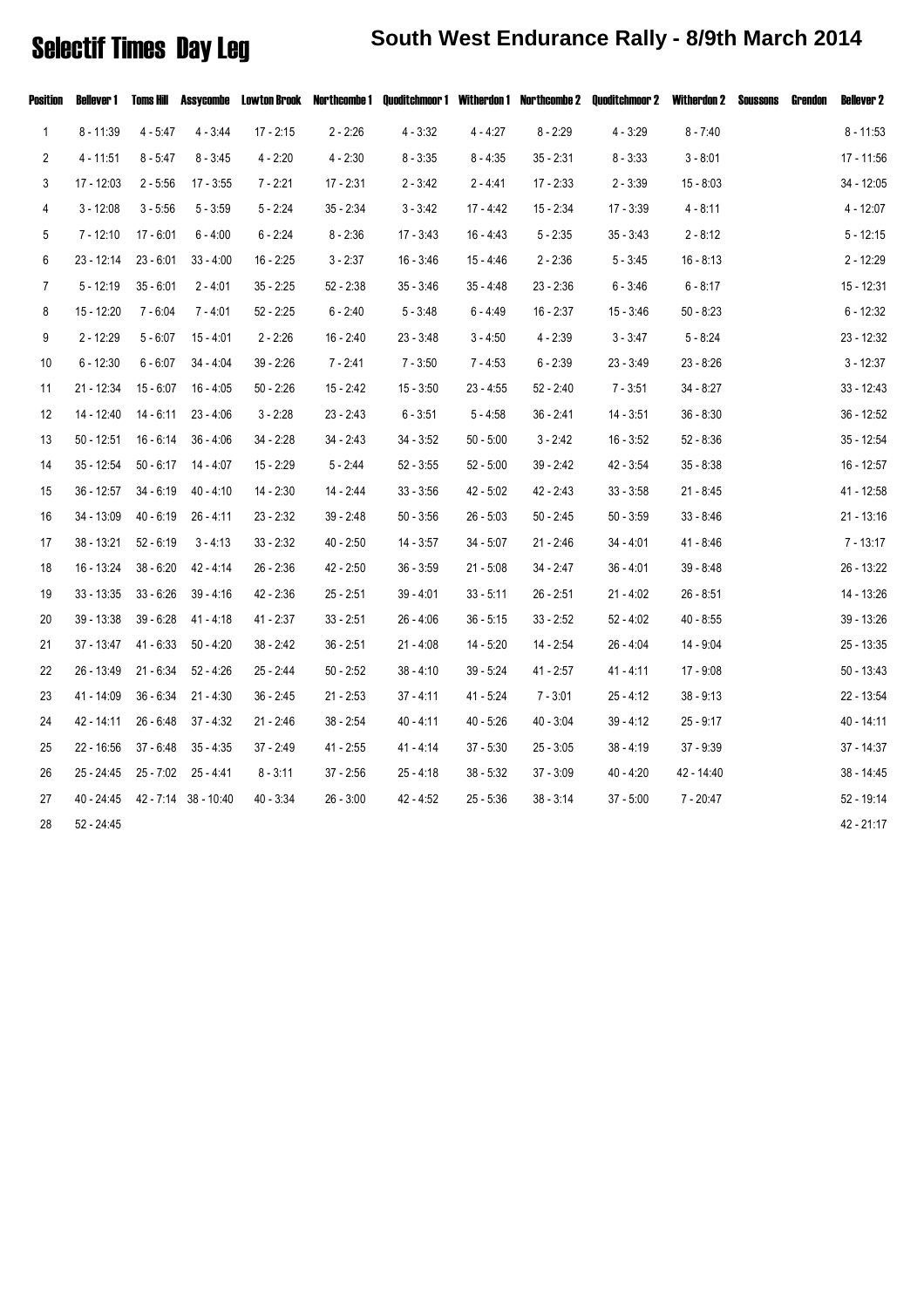| Position       | <b>Bellever 3</b> | Canonteign |              |             | Harcombe 1 Ashcombe Harcombe 2 Great Plantation |
|----------------|-------------------|------------|--------------|-------------|-------------------------------------------------|
| 1              | $1 - 4.56$        |            | $40 - 7:20$  | $9 - 4.23$  | $1 - 1:03$                                      |
| $\overline{c}$ | $8 - 4:57$        |            | $4 - 7:35$   | $8 - 5:41$  | $38 - 1:26$                                     |
| 3              | $4 - 5:03$        |            | $8 - 7:48$   | $23 - 5:44$ | $4 - 1:28$                                      |
| 4              | $17 - 5:07$       |            | $27 - 7:51$  | $1 - 5:51$  | $8 - 1:28$                                      |
| 5              | $2 - 5:14$        |            | $1 - 7.54$   | $5 - 5:53$  | $5 - 1:29$                                      |
| 6              | $5 - 5:14$        |            | $23 - 7:54$  | $20 - 6:00$ | $2 - 1:33$                                      |
| 7              | $15 - 5:14$       |            | $29 - 8:00$  | $3 - 6:01$  | $9 - 1:33$                                      |
| 8              | $23 - 5:15$       |            | $12 - 8:07$  | $2 - 6:08$  | $23 - 1:33$                                     |
| 9              | $6 - 5:19$        |            | $35 - 8:16$  | $6 - 6:12$  | $15 - 1:35$                                     |
| 10             | $35 - 5:21$       |            | $9 - 8:18$   | $27 - 6:14$ | $35 - 1:36$                                     |
| 11             | $3 - 5:23$        |            | $2 - 8:20$   | 7 - 6:15    | $27 - 1:37$                                     |
| 12             | $7 - 5:26$        |            | $43 - 8:20$  | $32 - 6:18$ | $34 - 1:38$                                     |
| 13             | $22 - 5:30$       |            | $32 - 8:26$  | $12 - 6:22$ | 7 - 1:39                                        |
| 14             | $34 - 5:33$       |            | $6 - 8:28$   | $39 - 6:22$ | $39 - 1:41$                                     |
| 15             | $12 - 5:37$       |            | $20 - 8:29$  | $18 - 6:23$ | 6 - 1:42                                        |
| 16             | $14 - 5:37$       |            | 7 - 8:30     | $15 - 6:26$ | 24 - 1:42                                       |
| 17             | $21 - 5:39$       |            | 16 - 8:34    | $4 - 6:27$  | 16 - 1:44                                       |
| 18             | $16 - 5:40$       |            | $36 - 8:42$  | $34 - 6:27$ | $32 - 1:44$                                     |
| 19             | $43 - 5:42$       |            | 41 - 8:51    | $43 - 6:30$ | 43 - 1:45                                       |
| 20             | $33 - 5:43$       |            | $5 - 9:00$   | $16 - 6:36$ | $3 - 1:46$                                      |
| 21             | $9 - 5:45$        |            | 14 - 9:00    | $36 - 6:39$ | 18 - 1:46                                       |
| 22             | $20 - 5:45$       |            | $15 - 9:00$  | $10 - 6:52$ | 40 - 1:46                                       |
| 23             | $36 - 5:46$       |            | 17 - 9:00    | $14 - 7:00$ | $12 - 1:47$                                     |
| 24             | $39 - 5:48$       |            | $30 - 9:00$  | $29 - 7:08$ | 48 - 1:47                                       |
| 25             | $18 - 5:50$       |            | $34 - 9:00$  | $41 - 7:12$ | $20 - 1:48$                                     |
| 26             | $41 - 5:53$       |            | $45 - 9:01$  | $19 - 7:13$ | $36 - 1:50$                                     |
| 27             | $32 - 5:58$       |            | 19 - 9:06    | $24 - 7:13$ | 41 - 1:50                                       |
| 28             | $10 - 6:00$       |            | $25 - 9:06$  | $35 - 7:15$ | 46 - 1:52                                       |
| 29             | $24 - 6:03$       |            | $24 - 9:10$  | $25 - 7:17$ | 45 - 1:54                                       |
| 30             | $45 - 6:13$       |            | 46 - 9:10    | $40 - 7:27$ | $25 - 1:55$                                     |
| 31             | $40 - 6:14$       |            | 44 - 9:12    | 44 - 7:29   | 47 - 1:55                                       |
| 32             | $29 - 6:16$       |            | 48 - 9:28    | 48 - 7:29   | $30 - 1:57$                                     |
| 33             | $31 - 6:16$       |            | $3 - 9:35$   | $30 - 7:31$ | 14 - 1:58                                       |
| 34             | $25 - 6:17$       |            | 39 - 9:46    | $45 - 7:36$ | 29 - 1:59                                       |
| 35             | 19 - 6:21         |            | 47 - 9:54    | 46 - 7:36   | 44 - 2:01                                       |
| 36             | $38 - 6:25$       |            | $10 - 9:57$  | $47 - 8:14$ | $10 - 2:09$                                     |
| 37             | 46 - 6:29         |            | $18 - 10:03$ |             | $28 - 2:12$                                     |
| 38             | 44 - 6:45         |            |              |             | 19 - 2:28                                       |
| 39             | $30 - 6:46$       |            |              |             |                                                 |
| 40             | 47 - 6:56         |            |              |             |                                                 |
| 41             | $48 - 7:04$       |            |              |             |                                                 |

42 28 - 7:05

43 27 - 19:03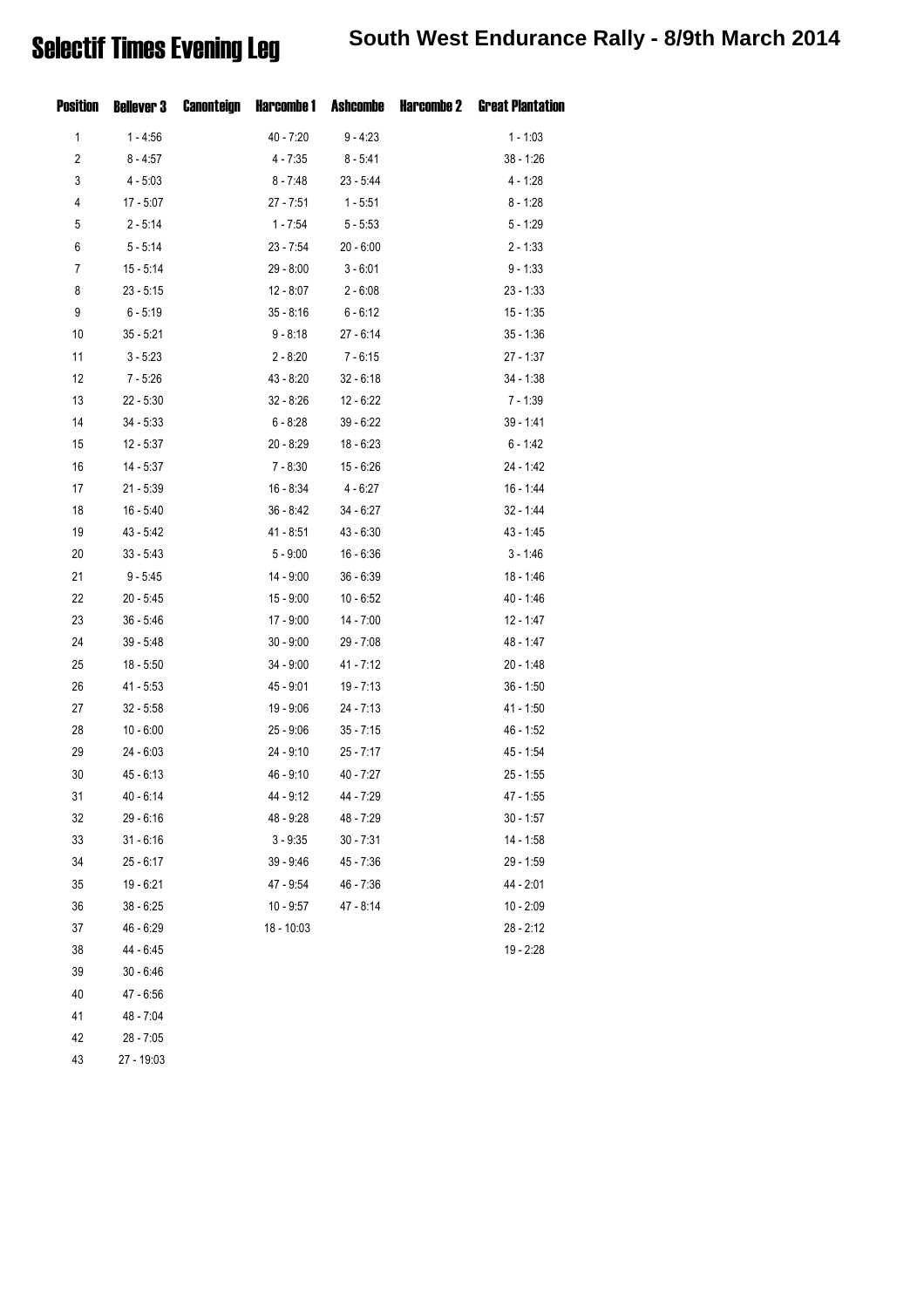Leg 1 - Day - Detail

| No              | <b>PC1</b>   |              |              |              |             |              |              |             |              | Bellever 1 Toms Hill Assycombe Lowton Brook Northcombe 1 Quoditchmoor 1 Witherdon 1 Northcombe 2 Quoditchmoor 2 Witherdon 2 Soussons Grendon Bellever 2 |              |  |              | PC <sub>2</sub> | <b>Total</b> |
|-----------------|--------------|--------------|--------------|--------------|-------------|--------------|--------------|-------------|--------------|---------------------------------------------------------------------------------------------------------------------------------------------------------|--------------|--|--------------|-----------------|--------------|
| 1               | $\mathbf 0$  | $\pmb{0}$    | $\mathbf 0$  | $\mathbf 0$  | 0           | $\mathbf 0$  | $\mathbf 0$  | $\mathbf 0$ | $\pmb{0}$    | $\mathbf 0$                                                                                                                                             | $\mathbf 0$  |  | $\mathbf 0$  | $\mathbf 0$     | 00:00:00     |
| $\overline{2}$  | $\mathbf 0$  | 12:29        | 5:56         | 4:01         | 2:26        | 2:26         | 3:42         | 4:41        | 2:36         | 3:39                                                                                                                                                    | 8:12         |  | 12:29        | $\mathbf 0$     | 01:02:37     |
| 3               | $\mathbf 0$  | 12:08        | 5:56         | 4:13         | 2:28        | 2:37         | 3:42         | 4:50        | 2:42         | 3.47                                                                                                                                                    | 8:01         |  | 12:37        | $\mathbf 0$     | 01:03:01     |
| $\overline{4}$  | $\mathbf 0$  | 11:51        | 5:47         | 3:44         | 2:20        | 2:30         | 3:32         | 4:27        | 2:39         | 3:29                                                                                                                                                    | 8:11         |  | 12:07        | $\mathbf 0$     | 01:00:37     |
| 5               | $\mathbf 0$  | 12:19        | 6:07         | 3:59         | 2:24        | 2.44         | 3:48         | 4:58f       | 2:35         | 3:45                                                                                                                                                    | 8:24f        |  | 12:15        | $\mathbf 0$     | 01:03:18     |
| 6               | $\mathbf 0$  | 12:30        | 6:07         | 4:00         | 2:24        | 2:40         | 3:51         | 4:49        | 2:39         | 3:46                                                                                                                                                    | 8:17         |  | 12:32        | $\overline{0}$  | 01:03:35     |
| $\overline{7}$  | $\mathbf 0$  | 12:10        | 6:04         | 4:01         | 2:21        | 2:41         | 3:50         | 4:53        | 3:01         | 3:51                                                                                                                                                    | 20:47f       |  | 13:17        | $\mathbf 0$     | 01:16:56     |
| 8               | $\mathbf 0$  | 11:39        | 5.47         | 3:45         | 3:11f       | 2:36         | 3:35         | 4:35        | 2:29         | 3:33                                                                                                                                                    | 7:40f        |  | 11:53        | $\overline{0}$  | 01:00:43     |
| 9               | $\mathbf 0$  | 24:45m       | 19:39m       | 18:18m       | 16:39m      | 16:48m       | 17:48m       | 18:27m      | 16:48m       | 17:48m                                                                                                                                                  | 20:47m       |  | 23:51m       | 0               | 03:31:38     |
| 10 <sup>°</sup> | $\mathbf 0$  | $\mathbf 0$  | $\mathbf 0$  | $\mathbf 0$  | $\mathbf 0$ | $\mathbf 0$  | $\pmb{0}$    | $\pmb{0}$   | $\mathbf 0$  | $\mathbf 0$                                                                                                                                             | $\pmb{0}$    |  | $\pmb{0}$    | $\mathbf 0$     | 00:00:00     |
| 11              | $\mathbf 0$  | $\mathbf 0$  | $\mathbf 0$  | 0            | $\mathbf 0$ | $\mathbf 0$  | $\mathbf 0$  | 0           | 0            | 0                                                                                                                                                       | $\mathbf 0$  |  | 0            | $\mathbf 0$     | 00:00:00     |
| 12              | $\mathbf 0$  | $\mathbf{0}$ | $\mathbf 0$  | $\mathbf 0$  | $\pmb{0}$   | $\mathbf 0$  | $\mathbf 0$  | $\pmb{0}$   | $\mathbf 0$  | $\mathbf 0$                                                                                                                                             | $\mathsf{0}$ |  | $\pmb{0}$    | $\mathbf 0$     | 00:00:00     |
| 14              | $\mathsf{0}$ | 12:40        | 6:11         | 4:07         | 2:30        | 2:44         | 3:57         | 5:20f       | 2:54         | 3:51                                                                                                                                                    | 9:04f        |  | 13:26        | 0               | 01:06:44     |
| 15              | $\mathbf 0$  | 12:20        | 6:07         | 4:01         | 2:29        | 2:42         | 3:50         | 4:46        | 2:34         | 3:46                                                                                                                                                    | 8:03         |  | 12:31        | $\mathbf 0$     | 01:03:09     |
| 16              | $\mathbf 0$  | 13:24f       | 6:14         | 4:05         | 2:25        | 2:40         | 3:46         | 4:43        | 2:37         | 3:52                                                                                                                                                    | 8:13         |  | 12:57        | $\mathbf 0$     | 01:04:56     |
| 17              | $\mathbf 0$  | 12:03        | 6:01         | 3:55         | 2:15        | 2:31         | 3:43         | 4:42f       | 2:33         | 3:39                                                                                                                                                    | 9:08f        |  | 11:56        | $\overline{0}$  | 01:02:26     |
| 18              | $\mathbf 0$  | 0            | $\mathbf 0$  | $\mathbf 0$  | 0           | $\mathbf 0$  | $\mathbf 0$  | $\pmb{0}$   | $\mathbf 0$  | 0                                                                                                                                                       | $\mathbf 0$  |  | $\pmb{0}$    | $\mathbf 0$     | 00:00:00     |
| 19              | $\mathbf 0$  | $\mathbf 0$  | $\mathbf 0$  | $\mathbf 0$  | $\mathsf 0$ | $\pmb{0}$    | $\mathbf{0}$ | $\pmb{0}$   | $\mathbf 0$  | $\mathbf 0$                                                                                                                                             | $\mathsf 0$  |  | $\mathbf 0$  | $\mathbf 0$     | 00:00:00     |
| 20              | $\mathbf 0$  | $\mathbf 0$  | $\mathbf 0$  | $\mathbf 0$  | $\mathbf 0$ | $\mathbf 0$  | $\mathbf 0$  | $\mathbf 0$ | $\mathbf 0$  | $\mathbf 0$                                                                                                                                             | $\mathbf 0$  |  | $\mathbf 0$  | $\mathbf 0$     | 00:00:00     |
| 21              | $\mathbf 0$  | 12:34        | 6:34f        | 4:30         | 2:46        | 2:53         | 4:08         | 5:08        | 2:46         | 4:02                                                                                                                                                    | 8:45f        |  | 13:16        | $\mathbf 0$     | 01:07:22     |
| 22              | $\mathbf 0$  | 16:56        | 19:39m       | 18:18m       | 16:39m      | 16:48m       | 17:48m       | 18:27m      | 16:48m       | 17:48m                                                                                                                                                  | 20:47m       |  | 13:54f       | $\mathbf 0$     | 03:13:52     |
| 23              | $\mathbf 0$  | 12:14        | 6:01         | 4:06         | 2:32        | 2:43         | 3:48         | 4:55f       | 2:36         | 3:49                                                                                                                                                    | 8:26         |  | 12:32        | $\mathbf 0$     | 01:03:42     |
| 24              | $\mathbf 0$  | 0            | $\mathbf 0$  | $\mathbf 0$  | $\mathbf 0$ | $\mathbf 0$  | $\mathbf 0$  | 0           | $\mathbf 0$  | $\mathbf 0$                                                                                                                                             | $\mathbf 0$  |  | $\mathbf 0$  | $\mathbf 0$     | 00:00:00     |
| 25              | $\mathbf 0$  | 24:45w       | 7:02f        | 4.41         | 2:44        | 2:51         | 4:18         | 5:36        | 3:05         | 4:12                                                                                                                                                    | 9:17f        |  | 13:35        | $\mathbf 0$     | 01:22:06     |
| 26              | $\mathbf 0$  | 13:49        | 6:48         | 4:11         | 2:36        | 3:00         | 4:06         | 5:03        | 2:51         | 4:04                                                                                                                                                    | 8:51         |  | 13:22        | 0               | 01:08:41     |
| 27              | $\mathbf 0$  | $\mathbf 0$  | $\mathbf 0$  | $\mathbf 0$  | $\mathsf 0$ | $\pmb{0}$    | $\mathbf 0$  | $\pmb{0}$   | $\mathsf{0}$ | $\mathbf 0$                                                                                                                                             | $\pmb{0}$    |  | $\pmb{0}$    | $\overline{0}$  | 00:00:00     |
| 28              | $\mathbf 0$  | $\mathbf 0$  | $\mathbf 0$  | $\mathbf 0$  | $\mathbf 0$ | $\mathbf 0$  | $\mathbf 0$  | $\pmb{0}$   | $\mathbf 0$  | $\mathbf 0$                                                                                                                                             | $\mathbf 0$  |  | $\pmb{0}$    | 0               | 00:00:00     |
| 29              | $\mathbf 0$  | $\mathbf{0}$ | $\mathbf{0}$ | $\mathbf 0$  | $\mathbf 0$ | $\mathbf 0$  | $\mathbf{0}$ | $\mathbf 0$ | $\mathbf 0$  | $\mathbf 0$                                                                                                                                             | $\mathbf 0$  |  | $\mathbf 0$  | $\mathbf 0$     | 00:00:00     |
| 30              | 0            | 0            | 0            | 0            | 0           | $\mathbf 0$  | $\mathbf 0$  | 0           | 0            | $\mathbf 0$                                                                                                                                             | 0            |  | 0            | 0               | 00:00:00     |
| 31              | $\mathbf{0}$ | $\mathbf{0}$ | $\mathbf{0}$ | $\mathbf{0}$ | $\mathbf 0$ | $\mathbf{0}$ | $\mathbf{0}$ | $\pmb{0}$   | $\mathbf{0}$ | $\mathbf{0}$                                                                                                                                            | $\mathbf 0$  |  | $\mathbf{0}$ | $\mathbf{0}$    | 00:00:00     |
| 32              | 0            | $\mathbf 0$  | $\mathbf 0$  | $\mathbf 0$  | 0           | $\mathbf 0$  | $\mathbf 0$  | $\mathbf 0$ | $\pmb{0}$    | $\mathsf{O}$                                                                                                                                            | $\mathbf 0$  |  | 0            | 0               | 00:00:00     |
| 33              | $\mathbf 0$  | 13:35        | 6:26f        | 4:00         | 2:32        | 2:51         | 3:56         | 5:11f       | 2:52         | 3:58                                                                                                                                                    | 8:46f        |  | 12:43f       | $\mathbf 0$     | 01:06:50     |
| 34              | $\mathbf 0$  | 13:09        | 6:19         | 4:04         | 2:28        | 2:43         | 3:52         | 5:07f       | 2:47         | 4:01                                                                                                                                                    | 8:27         |  | 12:05        | $\mathbf 0$     | 01:05:02     |
| 35              | $\mathbf 0$  | 12:54        | 6:01         | 4:35         | 2:25        | 2:34         | 3:46         | 4:48f       | 2:31         | 3:43                                                                                                                                                    | 8:38f        |  | 12:54        | $\mathbf 0$     | 01:04:49     |
| 36              | $\mathbf{0}$ | 12:57        | 6:34         | 4:06         | 2:45        | 2:51         | 3:59         | 5:15f       | 2:41         | 4:01                                                                                                                                                    | 8:30         |  | 12:52        | $\mathbf{0}$    | 01:06:31     |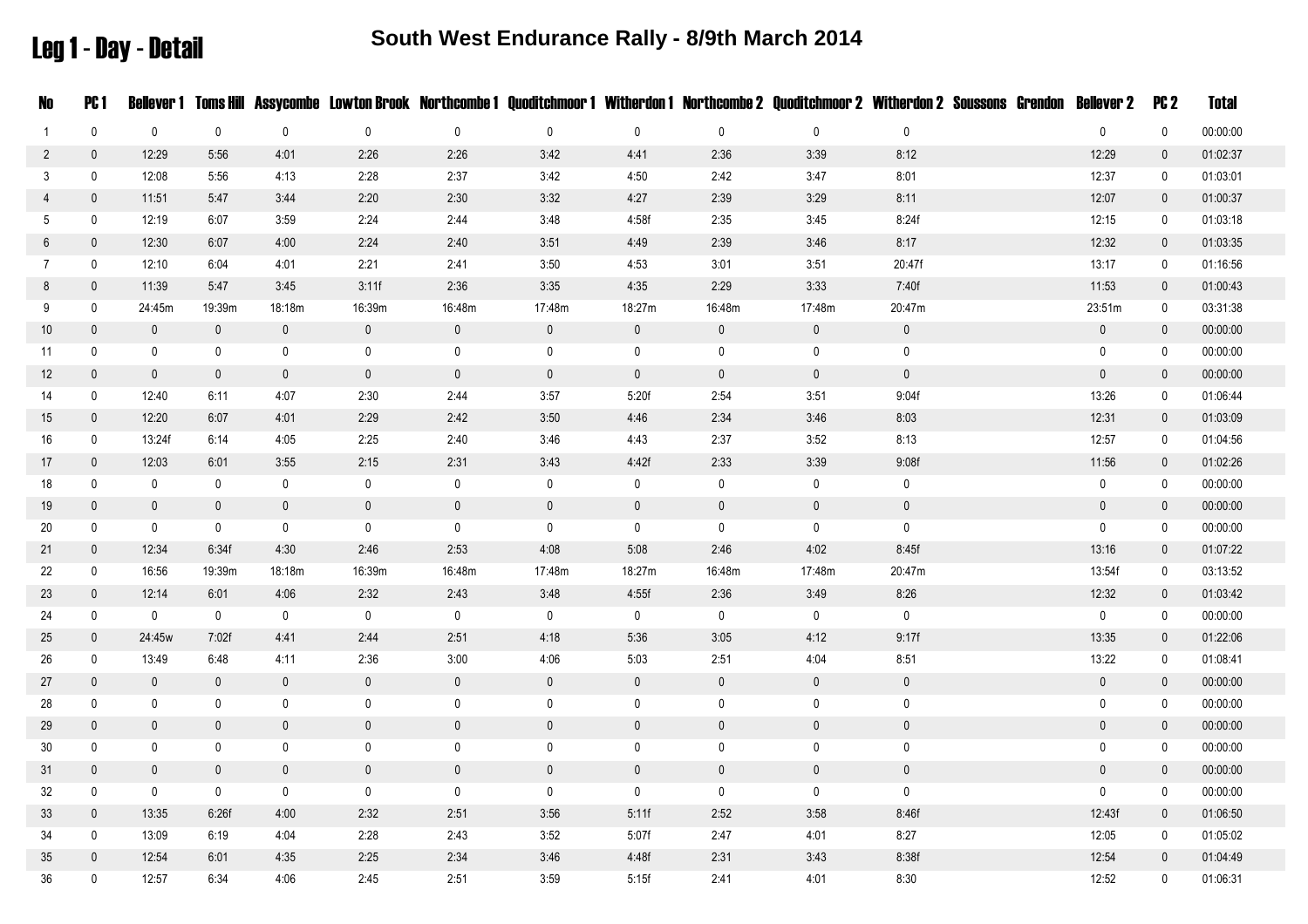| No. | PC 1         | Bellever 1   | Toms Hill    |              | Assycombe Lowton Brook Northcombe 1 |              |              |             |              | Quoditchmoor 1 Witherdon 1 Northcombe 2 Quoditchmoor 2 Witherdon 2 Soussons |              | Grendon | Bellever 2   | PC 2         | Total    |
|-----|--------------|--------------|--------------|--------------|-------------------------------------|--------------|--------------|-------------|--------------|-----------------------------------------------------------------------------|--------------|---------|--------------|--------------|----------|
| 37  | $\mathbf{0}$ | 13:47        | 6:48f        | 4:32         | 2:49                                | 2:56         | 4:11         | 5:30        | 3:09         | 5:00                                                                        | 9:39         |         | 14:37        | $\mathbf{0}$ | 01:12:58 |
| 38  | $\mathbf 0$  | 13:21        | 6:20         | 10:40f       | 2:42                                | 2:54         | 4:10         | 5:32        | 3:14         | 4:19                                                                        | 9:13f        |         | 14:45f       | 0            | 01:17:10 |
| 39  | $\mathbf{0}$ | 13:38        | 6:28         | 4:16         | 2:26                                | 2:48         | 4:01         | 5:24f       | 2:42         | 4:12                                                                        | 8:48f        |         | 13:26f       | $\mathbf{0}$ | 01:08:09 |
| 40  | $\mathbf 0$  | 24:45w       | 6:19         | 4:10         | 3:34f                               | 2:50         | 4:11         | 5:26f       | 3:04         | 4:20                                                                        | 8:55f        |         | 14:11        | 0            | 01:21:45 |
| 41  | $\mathbf{0}$ | 14:09f       | 6:33         | 4:18         | 2:37                                | 2:55         | 4:14         | 5:24        | 2:57         | 4:11                                                                        | 8:46         |         | 12:58        | $\mathbf{0}$ | 01:09:02 |
| 42  | $\mathbf 0$  | 14:11f       | 7:14f        | 4:14         | 2:36                                | 2:50         | 4:52f        | 5:02f       | 2:43         | 3:54                                                                        | 14:40f       |         | 21:17f       | $\mathbf 0$  | 01:23:33 |
| 43  | $\mathbf{0}$ | $\mathbf{0}$ | $\mathbf{0}$ | $\mathbf 0$  | $\mathbf 0$                         | $\mathbf{0}$ | $\mathbf{0}$ | $\mathbf 0$ | $\mathbf 0$  | $\mathbf{0}$                                                                | $\mathbf 0$  |         | $\mathbf{0}$ | $\mathbf{0}$ | 00:00:00 |
| 44  | 0            | 0            | $\mathbf 0$  | $\mathbf 0$  | 0                                   | 0            | $\mathbf{0}$ | $\mathbf 0$ | $\mathbf 0$  | 0                                                                           | 0            |         | 0            | 0            | 00:00:00 |
| 45  | $\mathbf{0}$ | $\mathbf{0}$ | $\mathbf{0}$ | $\mathbf{0}$ | $\mathbf{0}$                        | $\mathbf{0}$ | $\mathbf{0}$ | $\mathbf 0$ | $\mathbf{0}$ | $\mathbf{0}$                                                                | $\mathbf 0$  |         | $\mathbf{0}$ | $\mathbf{0}$ | 00:00:00 |
| 46  | $\mathbf{0}$ | 0            | $\mathbf 0$  | $\mathbf 0$  | 0                                   | $\mathbf{0}$ | 0            | 0           | $\mathbf 0$  |                                                                             | $\mathbf{0}$ |         | 0            | 0            | 00:00:00 |
| 47  | $\mathbf{0}$ | $\mathbf{0}$ | $\mathbf 0$  | $\mathbf{0}$ | $\mathbf 0$                         | $\mathbf{0}$ | $\mathbf{0}$ | $\mathbf 0$ | $\mathbf{0}$ | $\mathbf{0}$                                                                | $\mathbf 0$  |         | $\mathbf{0}$ | $\mathbf{0}$ | 00:00:00 |
| 48  | $\mathbf{0}$ | 0            | $\mathbf 0$  | $\mathbf 0$  | 0                                   | $\Omega$     |              | 0           | $\mathbf{0}$ |                                                                             | 0            |         | $\Omega$     | 0            | 00:00:00 |
| 50  | $\mathbf{0}$ | 12:51        | 6:17         | 4:20         | 2:26                                | 2:52         | 3:56         | 5:00        | 2:45         | 3:59                                                                        | 8:23         |         | 13:43        | $\mathbf{0}$ | 01:06:32 |
| 52  | $\mathbf{0}$ | 24:45f       | 6:19f        | 4:26         | 2:25                                | 2:38         | 3:55         | 5:00        | 2:40         | 4:02                                                                        | 8:36f        |         | 19:14        | $\mathbf{0}$ | 01:24:00 |
| 55  |              | 0            | $\mathbf{0}$ | $\mathbf{0}$ | 0                                   | $\mathbf{0}$ | 0            | $\mathbf 0$ | $\mathbf{0}$ |                                                                             | $\mathbf{0}$ |         | 0            | $\mathbf{0}$ | 00:00:00 |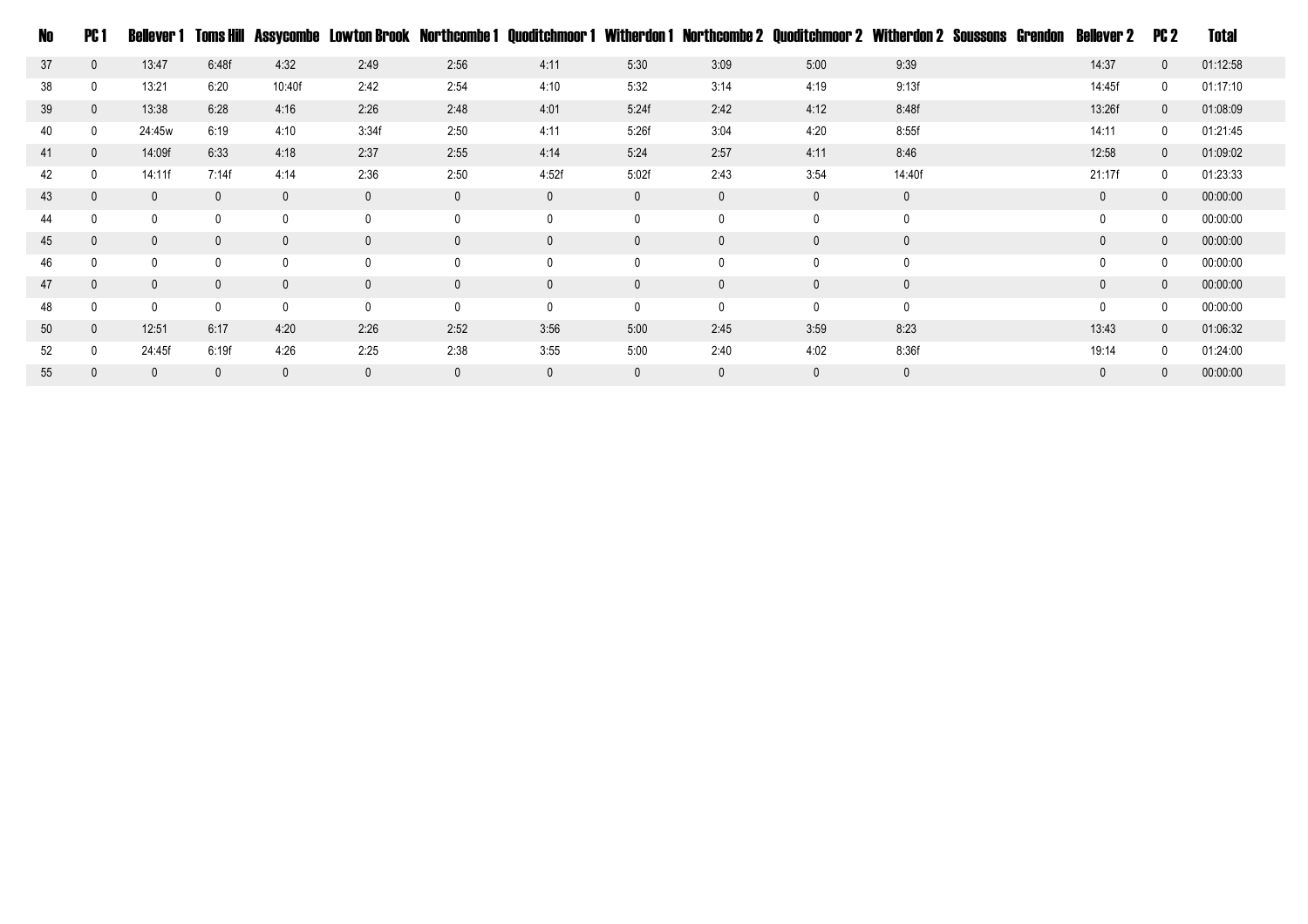Leg 2 - Evening - Details

**South West Endurance Rally - 8/9th March 2014**

|                 | No MTC         | Bellever 3   | MTC 4        | RC 1         | TC 5                 | TC 6         | TC 7           | TC 8         | RC 2         | TC 9                    | TC 10                    | TC 11        | RC 3          | RC 4 SC1                |                          | GW1                     | TC 12          | Canonteign | LTC 13       | TC 14        | RC 5           | TC 15        | TC 16        | RC 6         | TC 17        | SC2          | GW2          | Harcombe 1   | Ashcombe Harcombe 2 | Great<br>Plantation | MIC<br>18 in | Total    |
|-----------------|----------------|--------------|--------------|--------------|----------------------|--------------|----------------|--------------|--------------|-------------------------|--------------------------|--------------|---------------|-------------------------|--------------------------|-------------------------|----------------|------------|--------------|--------------|----------------|--------------|--------------|--------------|--------------|--------------|--------------|--------------|---------------------|---------------------|--------------|----------|
| $\overline{1}$  | - 0            | 4:56         | $\mathbf{0}$ | $\mathbf{0}$ | $\mathbf{0}$         | $\mathsf{O}$ | $\Omega$       | $\Omega$     | $\Omega$     | $\Omega$                | $\Omega$                 | $\Omega$     | $\mathbf{0}$  | $\Omega$                | $\Omega$                 | $\mathbf{0}$            | 1:001          |            | $\Omega$     | $\Omega$     | $\mathsf{O}$   | $\Omega$     | $\mathbf{0}$ | $\Omega$     | $\Omega$     | $\Omega$     | $\Omega$     | 7:54         | 5:51                | 1:03b               | $\mathbf{0}$ | 00:20:44 |
| 2               | $\Omega$       | 5:14         | $\mathbf 0$  | $\Omega$     | $\mathbf{0}$         | $\Omega$     | $\mathbf{0}$   | $\Omega$     | $\Omega$     | $\Omega$                | $\Omega$                 | $\Omega$     | $\mathbf{0}$  | $\mathbf{0}$            | $\Omega$                 | $\overline{0}$          | 3:001          |            | $\Omega$     | $\Omega$     | $\mathbf{0}$   | $\Omega$     | $\mathbf{0}$ | $\Omega$     | $\mathbf{0}$ | $\Omega$     | $\Omega$     | 8:20f        | 6:08                | 1:33                | $\mathbf{0}$ | 00:24:15 |
| 3               | 0              | 5:23         | $^{\circ}$   | 0            | 0                    | $\mathbf{0}$ | 0              | $\mathbf{0}$ | 0            | 0                       | $\Omega$                 | $\mathbf{0}$ | 0             | $\mathbf 0$             | $\Omega$                 | 0                       | 4:00           |            | 0            | 0            | 0              | $\Omega$     | 0            | $\mathbf{0}$ | $\mathbf{0}$ | 0            | $\mathbf{0}$ | 9:35         | 6:01                | 1:46                | $^{\circ}$   | 00:26:45 |
| $\overline{4}$  | $\Omega$       | 5:03         | $\mathbf{0}$ | $\Omega$     | $\mathbf{0}$         | $\Omega$     | $\Omega$       | $\Omega$     | $\Omega$     | $\Omega$                | $\Omega$                 | $\mathbf{0}$ | $\mathbf{0}$  | $\Omega$                | $\Omega$                 | 0                       | 10:001         |            | $\Omega$     | $\Omega$     | $\Omega$       | $\Omega$     | $\mathbf{0}$ | $\mathbf{0}$ | $\mathsf{O}$ | $\Omega$     | $\mathbf{0}$ | 7:35         | 6:27                | 1:28                | $\mathbf{0}$ | 00:30:33 |
| 5               | 0              | 5:14         | 0            | 0            | 7:001                | 0            | 0              | 0            | $\Omega$     | $\mathbf{0}$            | $\Omega$                 | $\mathbf{0}$ | 0             | 0                       | $\Omega$                 | 0                       | 13:001         |            | 0            | 0            | $\Omega$       | $\Omega$     | 0            | $\mathbf{0}$ | 0            | 0            | $\mathbf{0}$ | 9:00         | 5:53                | 1:29                | $\mathbf{0}$ | 00:41:36 |
| 6               | $\mathbf{0}$   | 5:19         | $\mathbf{0}$ | $\Omega$     | 2:001                | $\Omega$     | $\Omega$       | $\theta$     | $\theta$     | $\Omega$                | $\Omega$                 | $\theta$     | $\mathbf{0}$  | $\Omega$                | $\Omega$                 | $\mathbf{0}$            | 4:001          |            | $\mathbf{0}$ | $\Omega$     | $\Omega$       | $\Omega$     | $\Omega$     | $\theta$     | $\mathbf{0}$ | $\Omega$     | $\mathbf{0}$ | 8:28         | 6:12                | 1:42                | $\mathbf{0}$ | 00:27:41 |
| 7               | $\mathbf{0}$   | 5:26         | $^{\circ}$   | $\mathbf 0$  | $\mathbf 0$          | $\mathbf{0}$ | 0              | $\mathbf 0$  | $\Omega$     | 6:001                   | $\mathbf{0}$             | $\mathbf{0}$ | $\mathbf{0}$  | $\mathbf 0$             | $\mathbf{0}$             | $\overline{0}$          | 6:001          |            | $\mathbf 0$  | $\Omega$     | 0              | 1:001        | $\mathbf 0$  | $\mathbf{0}$ | $\mathbf 0$  | $\mathbf 0$  | $\mathbf{0}$ | 8:30         | 6:15                | 1:39                | $\mathbf{0}$ | 00:34:50 |
| 8               | $\mathbf{0}$   | 4:57         | $\mathbf{0}$ | $\mathbf{0}$ | 2:001                | $\Omega$     | $\Omega$       | $\Omega$     | $\Omega$     | $\Omega$                | $\Omega$                 | $\theta$     | $\Omega$      | $\mathbf{0}$            | $\Omega$                 | $\overline{0}$          | 5:001          |            | $\mathbf{0}$ | $\Omega$     | $\Omega$       | $\Omega$     | $\Omega$     | $\mathbf{0}$ | $\Omega$     | $\Omega$     | $\mathbf{0}$ | 7:48         | 5:41                | 1:28                | $\mathbf{0}$ | 00:26:54 |
| 9               | 0              | 5:45         | 0            | 0            | $\Omega$             | $\Omega$     | $\Omega$       | $\mathbf{0}$ | $\Omega$     | 1:001                   | 0                        | $\mathbf{0}$ | $\Omega$      | $\Omega$                | $\Omega$                 | $\mathbf{0}$            | 4:00           |            | 0            | 1:00         | 0              | $\Omega$     | 0            | $\mathbf{0}$ | $\mathbf{0}$ | 0            | $\mathbf{0}$ | 8:18         | 4:23                | 1:33                | $\mathbf{0}$ | 00:25:59 |
| 10 <sup>1</sup> | $\mathbf{0}$   | 6:00         | $\mathbf{0}$ | $\mathbf{0}$ | $\Omega$             | $\Omega$     | $\mathbf{0}$   | $\mathbf{0}$ | $\Omega$     | $\Omega$                | $\mathbf{0}$             | $\Omega$     | $\mathbf{0}$  | $\mathbf{0}$            | $\Omega$                 | $\overline{0}$          | 5:001          |            | $\mathbf{0}$ | $\mathbf{0}$ | $\mathbf{0}$   | $\mathbf{0}$ | $\mathbf{0}$ | $\Omega$     | $\mathbf{0}$ | $\mathbf{0}$ | $\mathbf{0}$ | 9:57         | 6:52                | 2:09                | $\mathbf{0}$ | 00:29:58 |
| 12              | 0              | 5:37         | $^{\circ}$   | $\mathbf 0$  | $\mathbf 0$          | $\mathbf{0}$ | 0              | 0            | $\mathbf{0}$ | $^{\circ}$              | 0                        | $\mathbf 0$  | 0             | 0                       | $^{\circ}$               | $\mathbf{0}$            | 3:001          |            | $^{\circ}$   | $\mathbf 0$  | 0              | $\mathbf 0$  | $\mathbf 0$  | $\mathbf{0}$ | 0            | $\mathbf 0$  | $\mathbf{0}$ | 8:07         | 6:22                | 1:47                | 0            | 00:24:53 |
| 14              | $\Omega$       | 5:37         | $\mathbf{0}$ | $\Omega$     | $\mathbf{0}$         | $\Omega$     | $\mathbf{0}$   | $\mathbf{0}$ | $\Omega$     | 1:001                   | $\overline{0}$           | $\mathbf{0}$ | $\mathbf{0}$  | $\overline{0}$          | $\Omega$                 | $\mathbf{0}$            | 20:001         |            | $\mathbf{0}$ | 1:001        | $\overline{0}$ | 1:001        | $\mathbf{0}$ | $\Omega$     | $\mathbf{0}$ | $\mathbf{0}$ | $\mathbf{0}$ | 9:00         | 7:00                | 1:58                | $\Omega$     | 00:46:35 |
| 15              | 0              | 5:14         | $\mathbf{0}$ | $\mathbf{0}$ | $\mathbf{0}$         | $\Omega$     | $\mathbf{0}$   | 0            | $\Omega$     | 1:00                    | $\Omega$                 | $\Omega$     | $\Omega$      | $\mathbf{0}$            | $\mathsf{D}$             | 0                       | 7:001          |            | 0            | $\Omega$     | $\mathbf{0}$   | 1:001        | $\mathbf{0}$ | $\Omega$     | $\Omega$     | 0            | 0            | 9:00         | 6:26                | 1:35                | $\mathbf{0}$ | 00:31:15 |
| 16              | $\mathbf{0}$   | 5:40         | $\mathbf{0}$ | $\Omega$     | $\Omega$             | $\Omega$     | $\Omega$       | 4:00         | $\Omega$     | 1:001                   | $\mathbf{0}$             | $\Omega$     | $\mathbf{0}$  | $\Omega$                | $\Omega$                 | $\mathbf{0}$            | 4:00           |            | $\mathbf{0}$ | $\Omega$     | $\mathbf{0}$   | 1:001        | $\mathbf 0$  | $\Omega$     | $\Omega$     | $\Omega$     | $\mathbf{0}$ | 8:34         | 6:36                | 1:44                | $\mathbf{0}$ | 00:32:34 |
| 17              | - 0            | 5:07         | $^{\circ}$   | $\mathbf{0}$ | - 0                  | $\Omega$     | 0              | 4:00         | 0            | 1:00                    | 0                        | $\mathbf{0}$ | 0             | 0                       | $\Omega$                 | - 0                     | 11:001         |            | 0            | 0            | 0              | 1:001        | 0            | $\mathbf{0}$ | 0            | $\mathbf 0$  | $\mathbf{0}$ | Rtrd         |                     |                     |              | 00:00:00 |
| 18              | $\Omega$       | 5:50         | $\mathbf{0}$ | $\Omega$     | $\Omega$             | $\Omega$     | $\Omega$       | $\Omega$     | $\theta$     | $\Omega$                | $\mathbf{0}$             | $\theta$     | $\Omega$      | $\Omega$                | $\Omega$                 | $\mathbf{0}$            | 3:001          |            | $\Omega$     | $\Omega$     | $\Omega$       | 1:001        | $\mathbf{0}$ | $\mathbf{0}$ | $\Omega$     | $\Omega$     | $\Omega$     | 10:03        | 6:23                | 1:46                | $\mathbf{0}$ | 00:28:02 |
| 19              | 0              | 6:21         | 0            | $\mathbf{0}$ | $\mathbf{0}$         | $\mathbf{0}$ | $\mathbf{0}$   | 1:00         | $\mathbf{0}$ | 2:001                   | $\mathbf{0}$             | $\Omega$     | $\mathbf{0}$  | 0                       | $\Omega$                 | $\mathbf 0$             | 5:00           |            | $\Omega$     | $\Omega$     | $\mathbf{0}$   | 1:001        | $\mathbf{0}$ | $\Omega$     | $\mathbf{0}$ | $\Omega$     | $\Omega$     | 9:06         | 7:13                | 2:28                | $\Omega$     | 00:34:08 |
| 20              | $\mathbf{0}$   | 5:45         | $\mathbf{0}$ | $\mathbf{0}$ | $\mathbf{0}$         | $\Omega$     | $\Omega$       | $\Omega$     | $\theta$     | 2:001                   | $\mathbf{0}$             | $\theta$     | $\mathbf{0}$  | $\Omega$                | $\Omega$                 | $\overline{\mathbf{0}}$ | 4:00           |            | $\mathbf 0$  | $\Omega$     | $\mathbf{0}$   | $\mathbf{0}$ | $\mathbf{0}$ | $\mathbf{0}$ | $\mathsf{O}$ | $\Omega$     | $\mathbf{0}$ | 8:29         | 6:00                | 1:48                | $\mathbf{0}$ | 00:28:02 |
| 21              | 0              | 5:39         | $^{\circ}$   | $\mathbf{0}$ | 6:001                | $\mathbf{0}$ | 0              | 1:00         | 0            | 1:001                   | 0                        | $\mathbf{0}$ | 0             | 0                       | $\Omega$                 | - 0                     | 30:00m         |            | Excl         |              |                |              |              |              |              |              |              |              |                     |                     |              | 00:00:00 |
| 22              | $\mathbf{0}$   | 5:30         | 2:00e        | $\mathbf{0}$ | 1:001                | $\Omega$     | $\mathbf{0}$   | $\mathbf{0}$ | $\Omega$     | $\theta$                | $\Omega$                 | $\theta$     | $\Omega$      | $\Omega$                | $\Omega$                 | $\mathbf{0}$            | 3:001          |            | $\mathbf{0}$ | $\Omega$     | $\mathsf{O}$   | 1:001        | $\mathbf{0}$ | $\mathbf{0}$ | $\Omega$     | $\Omega$     | $\mathbf{0}$ | Rtrd         |                     |                     |              | 00:00:00 |
| 23              | 0              | 5:15         | 0            | $\mathbf 0$  | 0                    | $\Omega$     | 0              | $\mathbf 0$  | 0            | 7:00                    | 0                        | $\mathbf 0$  | 0             | 0                       | $\mathbf 0$              | 0                       | 7:001          |            | 0            | 0            | 0              | 1:001        | 0            | $\mathbf 0$  | $\mathbf 0$  | $\mathbf 0$  | $\mathbf 0$  | 7:54         | 5:44                | 1:33                | 0            | 00:35:26 |
| 24              | $\overline{0}$ | 6:03         | $\mathbf{0}$ | $\Omega$     | $\mathbf{0}$         | $\Omega$     | $\mathbf{0}$   | $\Omega$     | $\Omega$     | $\mathbf 0$             | $\mathbf{0}$             | $\Omega$     | $\mathbf{0}$  | $\mathbf 0$             | $\mathbf{0}$             | $\overline{\mathbf{0}}$ | 4:00           |            | $\mathbf{0}$ | $\mathbf{0}$ | $\mathbf{0}$   | 1:001        | $\mathbf{0}$ | $\mathbf{0}$ | $\Omega$     | $\Omega$     | $\mathbf{0}$ | 9:10         | 7:13                | 1:42                | $\mathbf{0}$ | 00:29:08 |
| 25              | $^{\circ}$     | 6:17         | $\mathbf 0$  | $\mathbf 0$  | 7:00                 | $\mathbf{0}$ | 0              | 1:00         | $\mathbf{0}$ | 2:001                   | $\mathbf 0$              | $\mathbf 0$  | $\mathbf{0}$  | $\mathbf 0$             | $\mathbf{0}$             | $\mathbf 0$             | 7:001          |            | $^{\circ}$   | 1:00         | $\mathbf 0$    | 2:001        | $\mathbf{0}$ | $\mathbf{0}$ | 0            | $\Omega$     | $\mathbf 0$  | 9:06         | 7:17                | 1:55                | $\mathbf{0}$ | 00:44:35 |
| 26              | $\mathbf{0}$   | Rtrd         |              |              |                      |              |                |              |              |                         |                          |              |               |                         |                          |                         |                |            |              |              |                |              |              |              |              |              |              |              |                     |                     |              | 00:00:00 |
| 27              | 0              | 19:03f       | 0            | 0            | 0                    | 0            | 0              | 0            | $\mathsf{O}$ | 1:00                    | $\mathbf{0}$             | $\Omega$     | $\mathbf 0$   | $\Omega$                | $\Omega$                 | 0                       | 12:001         |            | 0            | $\Omega$     | $\mathbf 0$    | 1:001        | 0            | 0            | $\mathbf 0$  | 0            | 0            | 7:51f        | 6:14                | 1:37                | $\Omega$     | 00:48:45 |
| 28              | $\Omega$       | 7:05         | $\mathbf 0$  | $\mathbf{0}$ | 1:001                | $\Omega$     | $\mathbf{0}$   | 1:001        | $\Omega$     | $\Omega$                | $\mathbf{0}$             | $\Omega$     | 15:00m 15:00m |                         | $\overline{\phantom{0}}$ | $\overline{0}$          | 27:001         |            | $\mathbf{0}$ | 1:001        | $\mathbf{0}$   | 2:001        | $\mathbf 0$  | $\mathbf{0}$ | $\mathbf{0}$ | $\mathbf{0}$ | $\mathbf{0}$ | 20:51m       | 19:12m              | 2:12                | $\mathbf{0}$ | 01:51:20 |
| 29              | 0              | 6:16         | $^{\circ}$   | $\mathbf 0$  | 0                    | $\mathbf{0}$ | 0              | 0            | 0            | 0                       | 0                        | $\mathbf{0}$ | 0             | 0                       | $^{\circ}$               | $\mathbf{0}$            | 8:001          |            | $^{\circ}$   | $\Omega$     | 0              | 7:001        | $\mathbf 0$  | $\mathbf{0}$ | 0            | $\mathbf 0$  | $\mathbf 0$  | 8:00         | 7:08                | 1:59                | $\mathbf{0}$ | 00:38:23 |
| 30              | $\Omega$       | 6:46         | $\mathbf{0}$ | $\Omega$     | $\Omega$             | $\Omega$     | $\Omega$       | $\Omega$     | $\Omega$     | -0                      | $\Omega$                 | $\Omega$     | $\Omega$      | $\mathbf{0}$            | $\Omega$                 | $\mathbf{0}$            | 7:001          |            | $\mathbf{0}$ | $\Omega$     | $\mathbf{0}$   | 1:001        | $\mathbf{0}$ | $\Omega$     | $\mathsf{O}$ | $\Omega$     | $\Omega$     | 9:00         | 7:31                | 1:57                | $\mathbf{0}$ | 00:33:14 |
| 31              | 0              | 6:16         | 0            | 0            | 0                    | 0            | 0              | 0            | $\Omega$     | 0                       | $\Omega$                 | $\Omega$     | $\Omega$      | 0                       | $\Omega$                 | 0                       | 7:00           |            | Rtrd         |              |                |              |              |              |              |              |              |              |                     |                     |              | 00:00:00 |
| 32              | $\Omega$       | 5:58         | $\Omega$     | $\Omega$     | $\Omega$             | $\Omega$     | $\Omega$       | $\Omega$     | $\Omega$     | $\Omega$                | $\Omega$                 | $\theta$     | $\Omega$      | $\Omega$                | $\Omega$                 | $\overline{0}$          | 5:001          |            | $\Omega$     | $\Omega$     | $\mathbf{0}$   | $\mathbf{0}$ | $\mathbf{0}$ | $\Omega$     | $\Omega$     | $\Omega$     | $\mathbf{0}$ | 8:26         | 6:18                | 1:44                | $\mathbf{0}$ | 00:27:26 |
| 33              | $^{\circ}$     | 5:43         | 0            | 0            | 1:001                | 0            | 0              | 1:00         | 0            | 1:001                   | 0                        | 0            | 0             | $\mathbf{0}$            | $^{\circ}$               | - 0                     | 6:001          |            | $^{\circ}$   | 0            | 0              | 1:001        | $\mathbf 0$  | 0            | 0            | 0            | 0            | 20:51m       | 19:12m              | 16:03m              | Rtrd         | 00:00:00 |
| 34              | $\mathbf 0$    | 5:33         | $\Omega$     | $\Omega$     | $\mathbf 0$          | $\Omega$     | $\mathbf{0}$   | $\Omega$     | $\Omega$     | $\overline{\mathbf{0}}$ | $\Omega$                 | $\Omega$     | $\Omega$      | $\overline{0}$          | $\Omega$                 | $\overline{\mathbf{0}}$ | 2:001          |            | $\mathbf 0$  | $\Omega$     | $\mathbf{0}$   | $\Omega$     | $\Omega$     | $\Omega$     | $\mathsf{O}$ | $\Omega$     | $\mathbf{0}$ | 9:00         | 6:27                | 1:38                | $\mathbf 0$  | 00:24:38 |
| 35              | 0              | 5:21         | $^{\circ}$   | $^{\circ}$   | 1:001                | 0            | 0              | 0            | $\Omega$     | 2:00e                   | 0                        | $\Omega$     | $\mathbf 0$   | 0                       | $\mathsf{D}$             | 0                       | 25:001         |            | 0            | 0            | $\mathbf 0$    | 3:001        | 0            | $\Omega$     | 0            | 0            | $\Omega$     | 8:16         | 7:15                | 1:36                | Rtrd         | 00:00:00 |
| 36              | $\mathbf{0}$   | 5:46         | $\mathbf 0$  | $\mathbf 0$  | 1:001                | $\mathbf{0}$ | $\mathbf{0}$   | 1:001        | $\Omega$     | 4:00                    | $\mathbf{0}$             | $\Omega$     | $\mathbf{0}$  | $\mathbf{0}$            | $\Omega$                 | $\overline{\mathbf{0}}$ | 10:00          |            | $\mathbf{0}$ | 2:001        | $\mathbf 0$    | 2:001        | $\mathbf 0$  | $\mathbf{0}$ | $\theta$     | $\Omega$     | $\mathbf{0}$ | 8:42         | 6:39                | 1:50                | $\mathbf{0}$ | 00:42:57 |
| 38              | $^{\circ}$     | 6:25         | 1:001        | 15:00m       | 30:00m               | 30:00m       | $\overline{0}$ |              |              | 30:00m 15:00m 30:00m    | $\overline{0}$           | $\mathbf{0}$ | 15:00m        | 0                       | $\Omega$                 | - 0                     | 0 <sup>c</sup> |            | 0            | 1:001        | $\mathbf{0}$   | 2:001        | 0            | $\mathbf{0}$ | 0            | 0            | $\mathbf{0}$ | 20:51m       | 19:12m              | 1:26                | 0            | 03:36:54 |
| 39              | $\mathbf 0$    | 5:48         | $\mathbf 0$  | $\mathbf 0$  | 5:001                | $\mathbf 0$  | $\mathbf 0$    | 3:001        | $\Omega$     | $\Omega$                | $\mathbf 0$              | $\mathbf{0}$ | $\mathbf{0}$  | $\Omega$                | $\Omega$                 | 0                       | 11:001         |            | $\mathbf 0$  | 2:001        | $\mathbf 0$    | $\Omega$     | $\mathbf{0}$ | $\mathbf{0}$ | $\mathbf{0}$ | $\mathbf 0$  | $\mathbf{0}$ | 9:46f        | 6:22                | 1:41                | $\mathbf{0}$ | 00:44:37 |
| 40              | 0              | 6:14         | $^{\circ}$   | 15:00m       | 6:001                | 2:001        | $\mathbf 0$    |              |              | 30:00m 15:00m 30:00m    | $\overline{\phantom{0}}$ | $\mathbf 0$  | 15:00m        | 0                       | $\mathbf{0}$             | $\mathbf{0}$            | 0c             |            | $\mathbf 0$  | 2:001        | 15:00m 1:00l   |              | 0            | $\mathbf{0}$ | $\mathbf 0$  | 0            | $\mathbf{0}$ | 7:20         | 7:27                | 1:46                | $\mathbf{0}$ | 02:33:47 |
| 41              | $\mathbf{0}$   | 5:53         | $\mathbf{0}$ | $\mathbf{0}$ | 6:001                | $\mathbf{0}$ | $\mathbf{0}$   | 1:001        | 0            | 2:001                   | $\overline{0}$           | $\mathbf{0}$ | $\mathbf{0}$  | $\Omega$                | $\Omega$                 | $\overline{\mathbf{0}}$ | 8:001          |            | $\mathbf 0$  | 1:001        | $\mathbf 0$    | 3:001        | $\mathbf{0}$ | $\Omega$     | $\Omega$     | $\Omega$     | $\mathbf{0}$ | 8:51         | 7:12                | 1:50                | $\mathbf{0}$ | 00:44:46 |
| 43              | $\mathbf 0$    | 5:42         | $^{\circ}$   | $^{\circ}$   | 0                    | $^{\circ}$   | 0              | 3:001        | 0            | 0                       | 0                        | $\mathbf 0$  | 0             | $\mathbf 0$             | $\Omega$                 | 0                       | 8:001          |            | $^{\circ}$   | 1:001        | 0              | 2:001        | 0            | $\mathbf{0}$ | 0            | 0            | $\mathbf{0}$ | 8:20         | 6:30                | 1:45                | 0            | 00:36:17 |
| 44              | $\Omega$       | 6:45         | $\mathbf{0}$ |              | 15:00m 30:00m 30:00m |              | $\Omega$       |              |              | 30:00m 15:00m 30:00m    | $\overline{0}$           | $\mathbf{0}$ | 15:00m        | $\overline{\mathbf{0}}$ | $\Omega$                 | $\mathbf{0}$            | 0 <sub>c</sub> |            | $\mathbf 0$  | 1:001        | $\overline{0}$ | 1:001        | $\mathbf 0$  | $\Omega$     | $\mathsf{O}$ | $\Omega$     | $\Omega$     | 9:12         | 7:29                | 2:01                | $\mathbf{0}$ | 03:12:27 |
| 45              | 0              | 6:13         | 0            | $\mathbf 0$  | 6:001                | 0            | 0              | 0            | $\mathbf{0}$ | 2:001                   | $\mathbf 0$              | $\mathbf 0$  | 0             | 0                       | 0                        | 0                       | 5:001          |            | 0            | 1:00         | 0              | 2:001        | 0            | $\mathbf 0$  | 0            | $\mathbf 0$  | 0            | 9:01         | 7:36                | 1:54                | 0            | 00:40:44 |
| 46              | $\mathbf{0}$   | 6:29         | $\Omega$     | $\Omega$     | 7:001                | $\Omega$     | $\mathbf{0}$   | $\Omega$     | $\mathbf{0}$ | 2:001                   | $\mathbf{0}$             | $\mathbf{0}$ | $\mathbf{0}$  | $\mathbf{0}$            | $\mathbf{0}$             | $\mathbf{0}$            | 3:001          |            | $\mathbf{0}$ | 0            | $\mathbf{0}$   | 3:001        | $\mathbf{0}$ | $\mathbf{0}$ | $\Omega$     | $\Omega$     | $\Omega$     | 9:10         | 7:36                | 1:52                | $\mathbf{0}$ | 00:40:07 |
| 47              | $^{\circ}$     | 6:56         | $\mathbf{0}$ | $^{\circ}$   | 6:001                | $\mathsf{O}$ | $\Omega$       | 0            | $\Omega$     | 2:001                   | $\Omega$                 | $\Omega$     | $\Omega$      | 0                       | $\Omega$                 | $\mathbf{0}$            | 4:001          |            | $^{\circ}$   | 1:001        | 0              | 1:001        | 0            | $\mathbf{0}$ | $\Omega$     | $\mathbf{0}$ | $\Omega$     | 9:54         | 8:14                | 1:55                | $\mathsf{O}$ | 00:40:59 |
| 48              | $\mathbf 0$    | 7:04         | $\mathbf{0}$ | $\mathbf 0$  | 6:001                | $\mathsf{O}$ | $\mathbf{0}$   | $\Omega$     | $\mathbf{0}$ | 1:001                   | $\mathbf{0}$             | $\Omega$     | $\mathbf{0}$  | $\mathbf 0$             | $\mathbf{0}$             | $\overline{\mathbf{0}}$ | 4:00           |            | $\mathbf{0}$ | $\Omega$     | $\Omega$       | 1:001        | $\mathbf 0$  | $\Omega$     | $\Omega$     | $\Omega$     | $\mathbf{0}$ | 9:28         | 7:29                | 1:47                | $\Omega$     | 00:37:48 |
|                 | 55 0           | $\mathbf{0}$ | $\mathbf{0}$ | $\mathbf{0}$ | $\mathbf{0}$         | $\mathsf{U}$ | $\mathbf{0}$   | $\mathbf{0}$ | $\Omega$     | $\mathbf{0}$            | $\Omega$                 | $\mathbf{0}$ | $\mathbf{0}$  | $\mathbf{0}$            | $\mathbf{0}$             | $\overline{0}$          | $\mathbf{0}$   |            | $\mathbf 0$  | $\Omega$     | $\mathbf{0}$   | $\mathbf{0}$ | $\mathbf{0}$ | $\Omega$     | $\mathbf{0}$ | $\mathbf{0}$ | $\mathbf{0}$ | $\mathbf{0}$ | $\mathbf{0}$        | $\overline{0}$      | $\Omega$     | 00:00:00 |
|                 |                |              |              |              |                      |              |                |              |              |                         |                          |              |               |                         |                          |                         |                |            |              |              |                |              |              |              |              |              |              |              |                     |                     |              |          |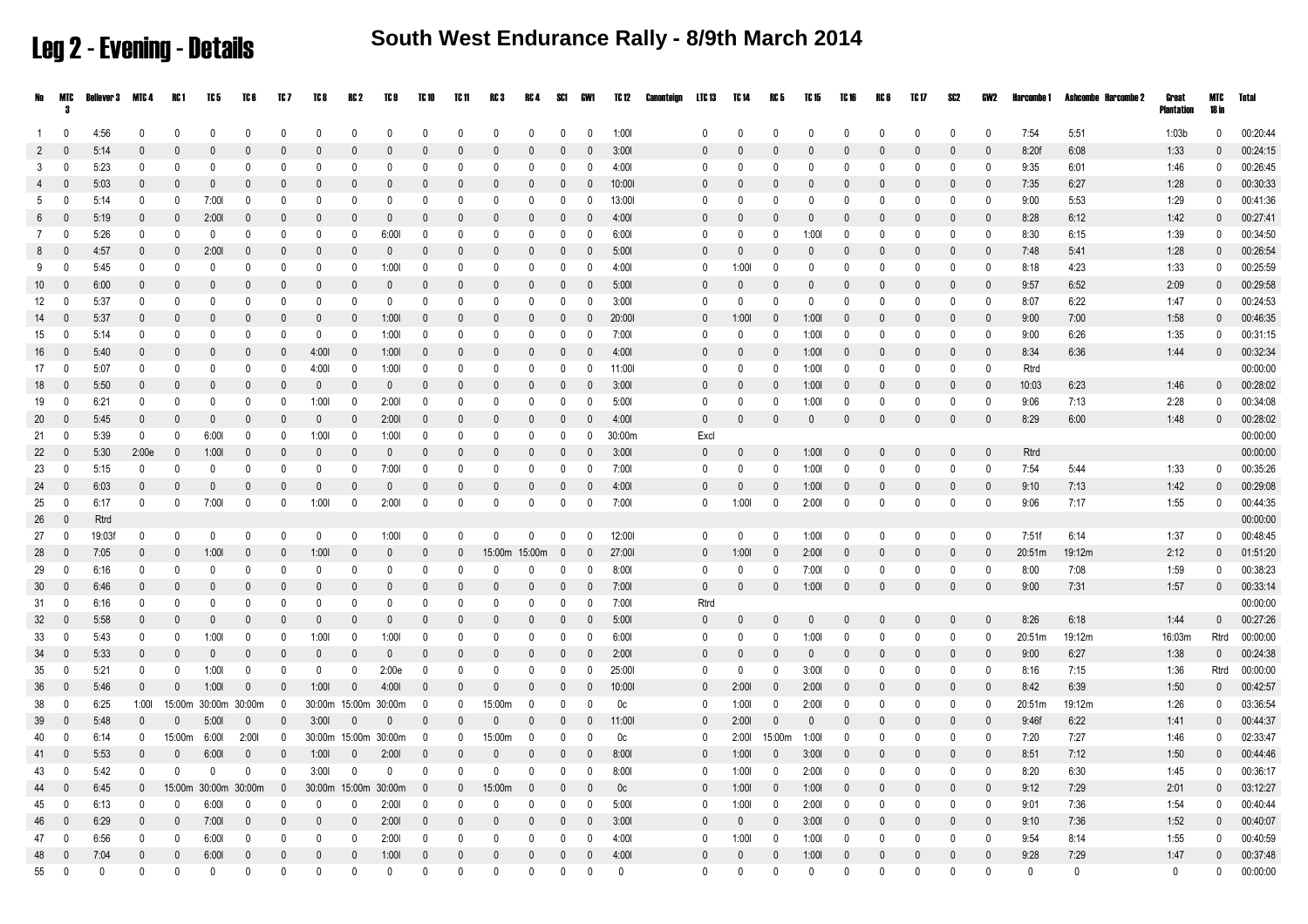### Leg 3 - Night to TC41 - Detail

|                 | No MTC 18               | NTC          |          |          | RC7 RC8 TC20 LTC21 TC22 RC9 TC23 TC24 TC25 PC26 TC27 RC10 PC28 TC29 RC11 SC3 GW TC30 TC31 TC32 RC12 TC33 RC13 TC34 PC35 TC36 TC37 RC14 TC38 RC15 TC39 TC40 RC16 RC17 SC4 GW4 TC |              |          |                |              |       |           |                |              |                |                |           |                          |                |                |                   |                         |                |                |                |                |              |                |                |              |              |            |                |                             |                |          |  |              |                          | Tota                 |
|-----------------|-------------------------|--------------|----------|----------|---------------------------------------------------------------------------------------------------------------------------------------------------------------------------------|--------------|----------|----------------|--------------|-------|-----------|----------------|--------------|----------------|----------------|-----------|--------------------------|----------------|----------------|-------------------|-------------------------|----------------|----------------|----------------|----------------|--------------|----------------|----------------|--------------|--------------|------------|----------------|-----------------------------|----------------|----------|--|--------------|--------------------------|----------------------|
| $\overline{1}$  | $\overline{0}$          | $\Omega$     |          |          |                                                                                                                                                                                 |              |          |                |              |       |           | $\mathbf{0}$   |              | $\overline{0}$ | $\overline{0}$ | $2:001$ 0 |                          | $0 \quad 0$    |                |                   | $0 \qquad 0 \qquad 0$   |                | $\overline{0}$ | $\overline{0}$ |                |              |                |                |              |              |            |                |                             | $\mathbf{0}$   |          |  |              |                          | 0 0 00:02:00         |
| 3               |                         |              |          |          |                                                                                                                                                                                 |              |          |                |              |       |           |                |              |                |                | 1:001     |                          |                |                |                   | 1:001                   |                |                |                |                |              |                |                |              |              |            |                |                             |                |          |  |              | $\overline{0}$           | 00:02:00             |
| $\overline{4}$  |                         | $\Omega$     |          |          |                                                                                                                                                                                 |              |          |                |              |       |           | $\Omega$       |              | $\Omega$       | $\Omega$       | 1:001     | $\overline{0}$           |                | $\Omega$       | $\Omega$          | $\Omega$                |                |                | $\Omega$       |                | $\Omega$     |                |                | $\Omega$     |              |            |                |                             |                |          |  | $0 \quad 0$  |                          | 00:01:00             |
| 10              |                         |              |          |          |                                                                                                                                                                                 |              |          |                |              |       |           | $\Omega$       |              | $\mathbf{0}$   | $\Omega$       | 3:001     | $\overline{0}$           | $\overline{0}$ | - 0            |                   |                         |                |                |                |                |              |                |                |              |              |            |                |                             |                |          |  |              | $\overline{\mathbf{0}}$  | 00:03:00             |
| 14              | $\overline{0}$          | $\Omega$     | $\Omega$ | $\Omega$ | $\Omega$                                                                                                                                                                        | $\Omega$     | 1:001    | $\Omega$       | $\Omega$     | 1:001 | $\Omega$  | $\Omega$       | $\Omega$     | $\Omega$       | $\Omega$       | $6:00!$ 0 |                          | 0 0            |                | $\overline{0}$    | 2:001                   | $\overline{0}$ | $\Omega$       | $1:001$ 0      |                | $\mathbf{0}$ | $\Omega$       | $\Omega$       | $\Omega$     | $\Omega$     | 2:001      | $\overline{0}$ | 1:00l 2:00e                 |                | $\cap$   |  | $0 \quad 0$  |                          | 00:16:00             |
| 18              | $\overline{0}$          | $\mathbf{0}$ |          |          |                                                                                                                                                                                 |              |          |                |              |       |           | $\mathbf{0}$   | $\mathbf{0}$ | $\overline{0}$ | $\Omega$       | 2:001     | $\overline{0}$           | $0\quad 0$     |                | $\overline{0}$    | $\Omega$                |                |                | $\mathbf{0}$   |                |              |                |                | $\mathbf{0}$ | $\Omega$     | 1:001      | $\overline{0}$ |                             |                |          |  | $0\quad 0$   |                          | 00:03:00             |
| 19              | $\overline{0}$          | $\Omega$     | $\Omega$ |          |                                                                                                                                                                                 |              |          |                |              | 1:001 |           | $\Omega$       |              | $\Omega$       |                | 3:001     |                          |                |                | 1:001             | 1:001                   |                |                | $\Omega$       | $\Omega$       | 1:001        |                |                | $\Omega$     | $\cap$       | 1:00       |                | 1:001                       |                |          |  | $0 \quad 0$  |                          | 00:09:00             |
| 20              |                         | $\Omega$     |          |          |                                                                                                                                                                                 |              |          |                |              |       |           | $\Omega$       |              |                |                | 5:001     |                          |                |                | $0 \t 0 \t 1:001$ | $\Omega$                |                |                |                |                |              |                |                | $\mathbf{0}$ |              |            |                | 1:001                       |                |          |  | $0\quad 0$   |                          | 00:07:00             |
| 23              | $\overline{0}$          | $\Omega$     |          |          |                                                                                                                                                                                 |              |          |                |              |       |           |                | 1:001        |                |                | 1:00      |                          |                |                |                   | 1:00                    |                |                |                |                |              |                |                |              |              | 2:001      |                | 1:001                       |                |          |  |              | $\overline{0}$           | 00:06:00             |
| 24              | $\overline{0}$          | $\Omega$     |          |          |                                                                                                                                                                                 |              |          |                |              | 1:001 |           | $\mathbf{0}$   |              | $\overline{0}$ | $\Omega$       | 2:001     |                          | $0\quad 0$     |                | $\Omega$          | 2:00                    | - 0            |                |                |                | 1:001        |                | $\Omega$       | $\mathbf{0}$ | $\mathbf{0}$ | 1:001      | $\sqrt{0}$     | 1:001                       |                |          |  |              |                          | $0 \t 0 \t 00:08:00$ |
| 27              |                         |              |          |          |                                                                                                                                                                                 |              |          |                |              |       |           |                |              |                |                | 2:001     |                          |                |                | 1:001             | 2:00e                   |                |                |                |                |              |                |                |              |              |            |                | 2:001                       |                |          |  |              | $\overline{0}$           | 00:07:00             |
| 28              |                         | $\mathbf{0}$ |          |          |                                                                                                                                                                                 |              |          |                | $\mathbf{0}$ | 2:001 | 1:001     | $\overline{0}$ | $\mathbf{0}$ | $\mathbf{0}$   | $\mathbf{0}$   | 4:00      | $\overline{\phantom{0}}$ | $\Omega$       | $\overline{0}$ | $\mathbf{0}$      | 2:00  2:00              |                | $\overline{0}$ | 1:001          | $\overline{0}$ | 1:001        |                | $\overline{0}$ | $\mathbf{0}$ | $\mathbf{0}$ | 3:001      | $\overline{0}$ | 2:001                       | $\overline{0}$ |          |  | $\mathbf{0}$ | $\overline{0}$           | 00:18:00             |
| 29              |                         |              |          |          |                                                                                                                                                                                 |              |          |                |              | 2:001 |           |                |              |                |                | 6:00      |                          |                |                | 2:001             |                         |                |                |                |                | 1:00         |                |                |              |              |            |                |                             |                |          |  |              | $\overline{0}$           | 00:11:00             |
| 30 <sup>2</sup> | $\Omega$                | $\Omega$     |          |          |                                                                                                                                                                                 |              | $\Omega$ | $\Omega$       | $\Omega$     | 3:001 | $\Omega$  | $\Omega$       | $\Omega$     | $\mathbf{0}$   | $\Omega$       | 2:001     | $\overline{0}$           | $0 \quad 0$    |                | $\Omega$          | $\mathbf{0}$            | $\Omega$       | $\Omega$       | $\Omega$       | $\Omega$       | $\Omega$     | $\Omega$       | $\Omega$       | $\mathbf{0}$ |              |            |                | 1:001                       | $\Omega$       |          |  | $\Omega$     | $\overline{0}$           | 00:06:00             |
| 32              | $\overline{0}$          | $\Omega$     |          | $\Omega$ |                                                                                                                                                                                 |              |          |                |              |       |           | $\Omega$       | $\Omega$     | $\Omega$       | $\Omega$       | $3:001$ 0 |                          | $\Omega$       | $\overline{0}$ | $\Omega$          | $\Omega$                |                |                | $\Omega$       | $\Omega$       | $\Omega$     |                |                |              |              |            |                |                             |                |          |  |              |                          | $0 \t 0 \t 00:03:00$ |
| 34              | $\overline{0}$          | $\Omega$     | $\Omega$ | $\Omega$ | $\Omega$                                                                                                                                                                        |              | $\Omega$ | $\Omega$       | $\Omega$     | 1:001 | $\bigcap$ | $\mathbf{0}$   | $\mathbf{0}$ | $\overline{0}$ | $\Omega$       | 1:00I 0   |                          |                |                | $0 \t 0 \t 1:001$ | $\overline{\mathbf{0}}$ | 1:001          | $\overline{0}$ | $\overline{0}$ | $\overline{0}$ | $\Omega$     | $\Omega$       | $\Omega$       | $\mathbf{0}$ | $\Omega$     | $\sqrt{ }$ | $\cap$         | 2:001                       | $\cap$         | $\Omega$ |  |              |                          | $0 \t 0 \t 00:06:00$ |
| 43              | $\overline{\mathbf{0}}$ | $\Omega$     | $\Omega$ | $\Omega$ |                                                                                                                                                                                 | $\mathbf{0}$ | 1:00     | $\overline{0}$ | $\Omega$     | 2:001 | $\Omega$  | $\mathbf{0}$   | $\mathbf{0}$ | $\mathbf{0}$   | $\Omega$       | $3:001$ 0 |                          | $0\qquad 0$    |                | $\overline{0}$    | 1:001                   | $\overline{0}$ | $\mathbf{0}$   | $1:001$ 0      |                | 1:001        | $\overline{0}$ | $\Omega$       | $\mathbf{0}$ | $\Omega$     | 1:001      | $\overline{0}$ | 2:00                        | $\overline{0}$ | $\Omega$ |  |              |                          | $0 \t 0 \t 00:12:00$ |
| 44              |                         |              |          |          |                                                                                                                                                                                 |              | 2:001    |                |              | 1:001 |           |                |              |                |                | 3:001     |                          | $\mathbf{0}$   |                | $0$ 2:001         | 1:001                   | $\overline{0}$ | $\mathbf{0}$   | 1:001          |                |              |                |                | $\mathbf{0}$ |              | 6:001      | $\overline{0}$ | 30:00m 30:00m 15:00m 15:00m |                |          |  | $0\quad 0$   |                          | 01:46:00             |
| 45              | $\overline{0}$          | $\Omega$     |          |          |                                                                                                                                                                                 |              |          |                |              | 2:001 |           | $\Omega$       | $\Omega$     | $\Omega$       | $\Omega$       | 2:00      |                          |                | $\overline{0}$ | 1:001             | $\overline{0}$          | $\Omega$       | $\Omega$       | 3:001          | $\overline{0}$ | 1:001        |                | $\Omega$       | $\mathbf{0}$ | $\Omega$     | 5:00       |                | 1:001                       |                |          |  | $0\quad 0$   |                          | 00:15:00             |
| 46              |                         |              |          |          |                                                                                                                                                                                 |              |          |                |              | 1:001 |           |                |              |                |                | 1:00      |                          |                |                |                   | 2:001                   |                |                |                |                | 1:00         |                |                |              |              |            |                |                             |                |          |  |              | $\overline{0}$           | 00:05:00             |
| 47              | $\overline{0}$          | $\Omega$     |          |          |                                                                                                                                                                                 |              | 1:00     | $\Omega$       |              | 1:001 |           | $\Omega$       | $\Omega$     | $\Omega$       | $\Omega$       | 2:001     | $\overline{0}$           |                |                | 1:001             | 1:00                    | $\sqrt{ }$     | $\Omega$       | $\mathbf{0}$   | $\Omega$       | 2:00         |                | $\Omega$       | $\mathbf{0}$ | $\Omega$     | 8:001      | $\Omega$       | 2:001                       | 1:001          |          |  |              | $\overline{0}$           | 00:19:00             |
| 48              |                         |              |          |          | 0 15:00 <sub>W</sub>                                                                                                                                                            |              | $\Omega$ |                |              | 4:001 | 2:001     | $\overline{0}$ | 1:001        |                |                | 3:001     |                          |                |                | 1:001             |                         |                |                |                |                | 2:001        |                |                |              |              | 5:00       |                | 2:001                       | 3:001          |          |  |              | $\overline{\phantom{0}}$ | 00:38:00             |
| 55              | $\Omega$                | $\Omega$     | $\Omega$ | $\Omega$ | 1:001                                                                                                                                                                           | $\Omega$     | 2:001    | $\Omega$       | $\Omega$     | 4:001 |           | $\Omega$       |              | $\Omega$       | $\Omega$       | 7:00      | $\overline{0}$           | $\Omega$       | $\Omega$       | 1:001             | 1:00                    | $\overline{0}$ | $\Omega$       | 2:001          | $\overline{0}$ | 1:001        | $\Omega$       | $\Omega$       | $\Omega$     | $\Omega$     | 2:001      | $\Omega$       | 2:00  1:00                  |                | $\Omega$ |  | $0\quad 0$   |                          | 00:24:00             |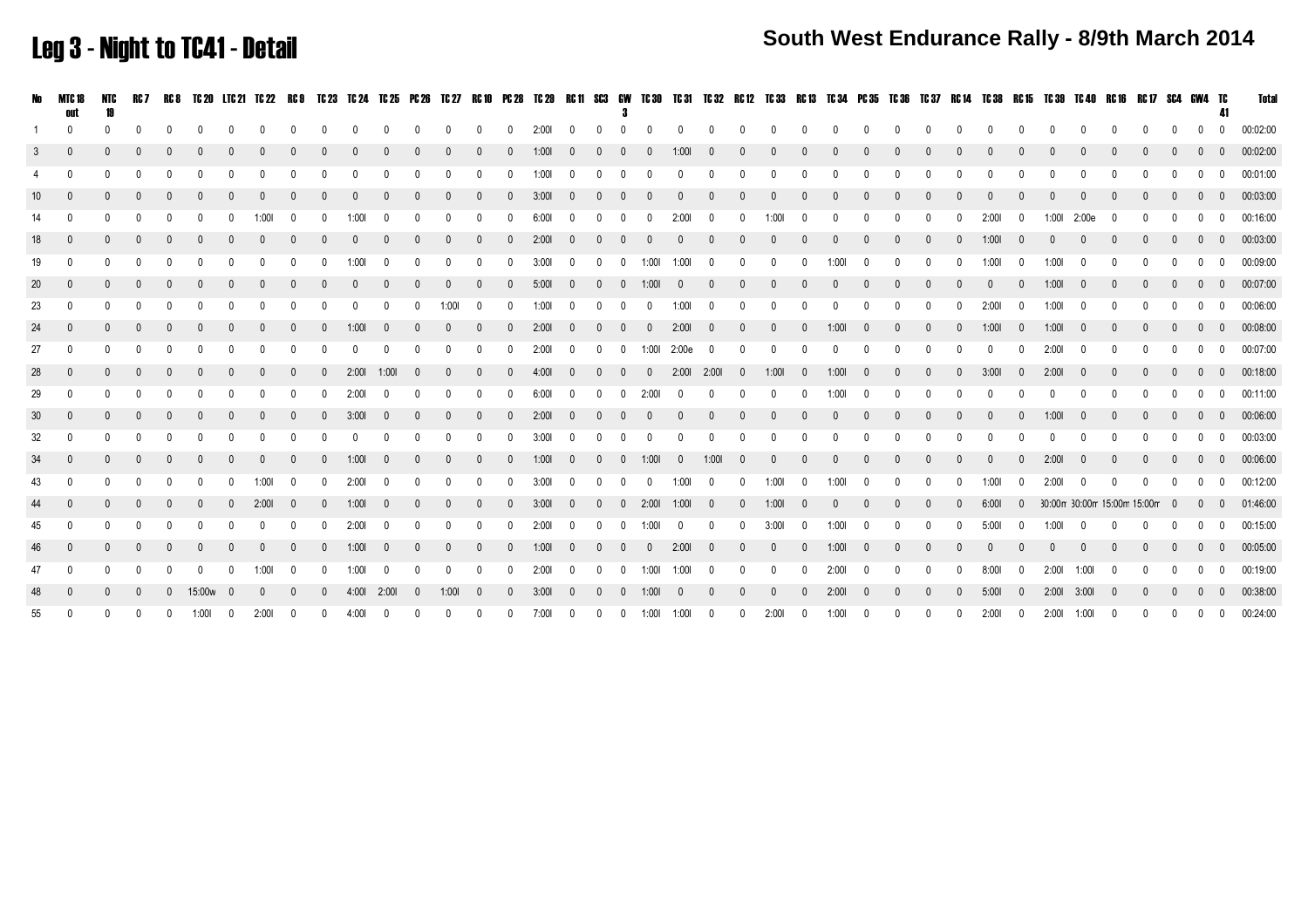### Leg 3 - Night to MTC56 - Detail

### **South West Endurance Rally - 8/9th March 2014**

| No              | LTC 42       | <b>PC 43</b> | TC 44        | PC 45        | RC 18        | TC 46        | <b>RC 19</b> | RC 20        | <b>RC 21</b> | TC 47        | RC 22        | <b>PC 48</b> | <b>TC 49</b> | <b>TC 50</b> | SC5          | GW5          | TC 51          | PC 52        | TC 53        | TC 54        | <b>RC 23</b> | TC 55        | SCG          | GWG          | MTC 56 | Total    |
|-----------------|--------------|--------------|--------------|--------------|--------------|--------------|--------------|--------------|--------------|--------------|--------------|--------------|--------------|--------------|--------------|--------------|----------------|--------------|--------------|--------------|--------------|--------------|--------------|--------------|--------|----------|
|                 | $\Omega$     |              | $\Omega$     | 0            | 0            | 0            | 0            | 0            | $\mathbf 0$  | $\mathbf{0}$ | $\mathbf{0}$ | 0            | $\Omega$     | 0            | $\mathbf{0}$ | 0            | $\mathbf{0}$   | $\Omega$     | 0            | 0            | $\Omega$     | $\mathbf{0}$ |              |              |        | 00:00:00 |
| 3               | $\mathbf{0}$ |              | $\mathbf{0}$ | $\mathbf{0}$ | $\mathbf 0$  | $\mathbf{0}$ | $\mathbf 0$  | $\mathbf 0$  | $\mathbf 0$  | $\mathbf 0$  | $\mathbf 0$  | $\mathbf{0}$ | 0            | $\mathbf{0}$ | $\mathbf{0}$ | 0            | $\mathbf 0$    | $\mathbf{0}$ | 0            | 3:001        | $\mathbf{0}$ | $\mathbf{0}$ | $\Omega$     |              |        | 00:03:00 |
|                 | $\Omega$     | 0            | 0            | 0            | 0            | 0            | 0            | 0            | 0            | $\mathbf 0$  | 0            | 0            | 0            | 0            | 0            | 0            | 0              | 0            | 0            | 3:001        | 0            | 0            | 0            | 0            |        | 00:03:00 |
| 10              | $\theta$     | 0            | $\mathbf{0}$ | $\mathbf 0$  | $\mathbf 0$  | $\mathbf 0$  | $\mathbf 0$  | $\mathbf 0$  | $\mathbf 0$  | $\mathbf 0$  | $\mathbf 0$  | $\mathbf{0}$ | $\mathbf{0}$ | $\mathbf{0}$ | $\mathbf 0$  | 0            | 1:001          | $\mathbf{0}$ | 0            | $\mathbf{0}$ | $\mathbf{0}$ | $\mathbf 0$  | 0            | $\mathbf{0}$ |        | 00:01:00 |
| 14              | $\mathbf{0}$ | 0            | $\mathbf{0}$ | $\mathbf 0$  | $\mathbf 0$  | 0            | 0            | 0            | 0            | 1:001        | 0            | 0            | 3:001        | 0            | 0            | 0            | 3:001          | 0            | 0            | 1:001        | 0            | 2:001        | $\mathbf{0}$ | 0            |        | 00:10:00 |
| 18              | $\mathbf{0}$ |              |              | $\mathbf{0}$ | $\mathbf 0$  | $\mathbf{0}$ | 0            | $\mathbf{0}$ | $\mathbf{0}$ | $\mathbf{0}$ | $\mathbf{0}$ | 0            | 0            | $\mathbf{0}$ | $\mathbf{0}$ | $\mathbf{0}$ | $\mathbf{0}$   | $\mathbf{0}$ | 0            | 0            | $\mathbf{0}$ | 0            |              | 0            |        | 00:00:00 |
| 19              | $\Omega$     |              | 0            | $\mathbf{0}$ | 0            | 0            | 0            | 0            | 0            | $\mathbf 0$  | 0            | 0            | $\mathbf 0$  | $\Omega$     | $\mathbf{0}$ | 0            | 2:001          | $\Omega$     | 0            | 0            | $\mathbf{0}$ | 0            |              |              |        | 00:02:00 |
| 20              | $\mathbf{0}$ |              |              | $\mathbf{0}$ | $\mathbf 0$  | $\mathbf 0$  | $\mathbf 0$  | $\pmb{0}$    | $\mathbf 0$  | $\mathbf 0$  | $\mathbf 0$  | 0            | $\mathbf{0}$ | 15:00w       | $\mathbf{0}$ | 0            | 2:001          | $\mathbf{0}$ | 0            | 0            | $\mathbf{0}$ | $\mathbf 0$  |              |              |        | 00:17:00 |
| 23              | $\mathbf{0}$ |              | 0            | $\mathbf{0}$ | 0            | 0            | 0            | 0            | 0            | 4:00         | 0            | 0            | 1:001        | 0            | $\mathbf{0}$ | 0            | 0              | $\mathbf{0}$ | 0            | 0            | $\mathbf{0}$ | 0            | 0            | 0            |        | 00:05:00 |
| 24              | $\mathbf{0}$ | 0            | $\mathbf{0}$ | $\mathbf 0$  | $\mathbf 0$  | $\mathbf 0$  | $\mathbf 0$  | $\mathbf 0$  | $\mathbf 0$  | 1:001        | $\mathbf 0$  | 0            | 1:001        | $\mathbf 0$  | 0            | 0            | $\mathbf{0}$   | $\mathbf{0}$ | $\mathbf{0}$ | 5:00         | $\mathbf 0$  | 2:001        | $\Omega$     | 0            |        | 00:09:00 |
| 27              | $\Omega$     | 0            | $\Omega$     | $\mathbf 0$  | $\mathbf 0$  | 0            | 0            | 0            | 0            | $\mathbf 0$  | 0            | 0            | 0            | $\mathbf 0$  | $\mathbf{0}$ | 0            | 0              | 0            | 15:00m       | 30:00m       | $\mathbf{0}$ | 30:00m       | $\mathbf{0}$ | 0            |        | 01:15:00 |
| 28              | $\mathbf{0}$ |              |              | $\mathbf{0}$ | $\mathbf{0}$ | $\mathbf{0}$ | 0            | $\mathbf 0$  | $\mathbf 0$  | 5:001        | $\mathbf 0$  | $\mathbf{0}$ | 1:001        | 1:001        | 0            | 0            | 2:001          | $\mathbf{0}$ | 0            | 1:001        | $\mathbf{0}$ | $\mathbf{0}$ |              | 0            |        | 00:10:00 |
| 29              | $\Omega$     | 0            | 0            | $\mathbf{0}$ | 0            | 0            | 0            | 0            | 0            | 1:001        | 0            | 0            | 0            | 1:001        | 0            | 0            | 3:001          | 0            | 0            | 2:00         | $\mathbf{0}$ | 0            |              |              |        | 00:07:00 |
| 30 <sup>°</sup> | $\Omega$     | 0            | $\mathbf{0}$ | $\mathbf{0}$ | $\mathbf 0$  | $\mathbf 0$  | $\mathbf 0$  | $\mathbf 0$  | $\mathbf 0$  | 2:001        | $\mathbf 0$  | 0            | $\mathbf{0}$ | $\mathbf{0}$ | $\mathbf{0}$ | 0            | 1:001          | $\mathbf{0}$ | 0            | $\mathbf{0}$ | $\Omega$     | $\mathbf{0}$ |              | 0            |        | 00:03:00 |
| 34              | $\mathbf{0}$ | 15:00m       | 15:00m       | 15:00m       | 15:00m       | 15:00m       | 15:00m       | 15:00m       | 15:00m       | 30:00m       | 15:00m       | 15:00m       | 30:00m       | 30:00m       | 0            | 0            | 30:00m         | 15:00m       | 15:00m       | 30:00m       | 15:00m       | 30:00m       |              |              |        | 06:15:00 |
| 43              | $\mathbf{0}$ | 0            | $\mathbf{0}$ | $\mathbf{0}$ | $\mathbf{0}$ | $\mathbf{0}$ | $\mathbf 0$  | $\mathbf 0$  | $\mathbf 0$  | 2:001        | $\mathbf{0}$ | $\mathbf{0}$ | 1:001        | $\mathbf{0}$ | $\mathbf 0$  | 0            | 2:001          | $\mathbf{0}$ | $\mathbf{0}$ | 1:001        | $\mathbf{0}$ | 1:001        | $\mathbf{0}$ | $\mathbf{0}$ |        | 00:07:00 |
| 44              | $\mathbf{0}$ | 0            | $\mathbf{0}$ | $\mathbf 0$  | 0            | 0            | 0            | 0            | 0            | $\mathbf 0$  | 0            | 0            | 1:001        | 0            | 0            | $\mathbf{0}$ | 1:001          | 0            | 0            | 1:001        | 0            | 0            | 0            | $\mathbf{0}$ |        | 00:03:00 |
| 45              | $\mathbf{0}$ | 0            |              | $\mathbf{0}$ | $\mathbf{0}$ | $\mathbf{0}$ | $\mathbf 0$  | $\mathbf 0$  | $\mathbf{0}$ | $\mathbf{0}$ | $\mathbf 0$  | $\mathbf{0}$ | 2:001        | $\mathbf{0}$ | $\mathbf 0$  | 0            | 1:001          | $\mathbf{0}$ | 0            | $\mathbf{0}$ | $\mathbf{0}$ | $\mathbf 0$  | $\Omega$     | 0            |        | 00:03:00 |
| 46              | $\mathbf{0}$ | 0            | $\mathbf{0}$ | 0            | 0            | 0            | 0            | 0            | 0            | 1:001        | 0            | 0            | 1:001        | 0            | 0            | 0            | 2:001          | $\mathbf{0}$ | 0            | 3:001        | 0            | 0            |              |              |        | 00:07:00 |
| 47              | $\mathbf{0}$ |              | $\mathbf{0}$ | $\mathbf{0}$ | $\mathbf 0$  | $\mathbf{0}$ | $\mathbf{0}$ | $\mathbf{0}$ | $\mathbf{0}$ | 1:001        | $\mathbf{0}$ | $\mathbf{0}$ | 4:001        | 30:00m       | $\mathbf{0}$ | $\mathbf{0}$ | 0 <sup>c</sup> | $\mathbf{0}$ | 15:00m       | 1:001        | $\mathbf{0}$ | 0            |              | 0            |        | 00:51:00 |
| 48              | $\mathbf{0}$ |              |              |              | $\mathbf{0}$ | 0            | 0            | 0            | 0            | 2:001        | 0            | 0            | 2:001        | 2:001        | $\mathbf{0}$ | 0            | 2:001          | $\mathbf{0}$ | 0            | 3:001        | $\mathbf{0}$ | 0            |              |              |        | 00:11:00 |
| 55              | $\mathbf{0}$ |              |              | $\Omega$     | $\Omega$     | $\mathbf{0}$ | $\mathbf{0}$ | $\mathbf{0}$ | $\mathbf{0}$ | 2:001        | $\mathbf{0}$ |              | 2:001        | 3:001        |              | $\Omega$     | 1:001          |              |              |              |              | 1:00         |              |              |        | 00:09:00 |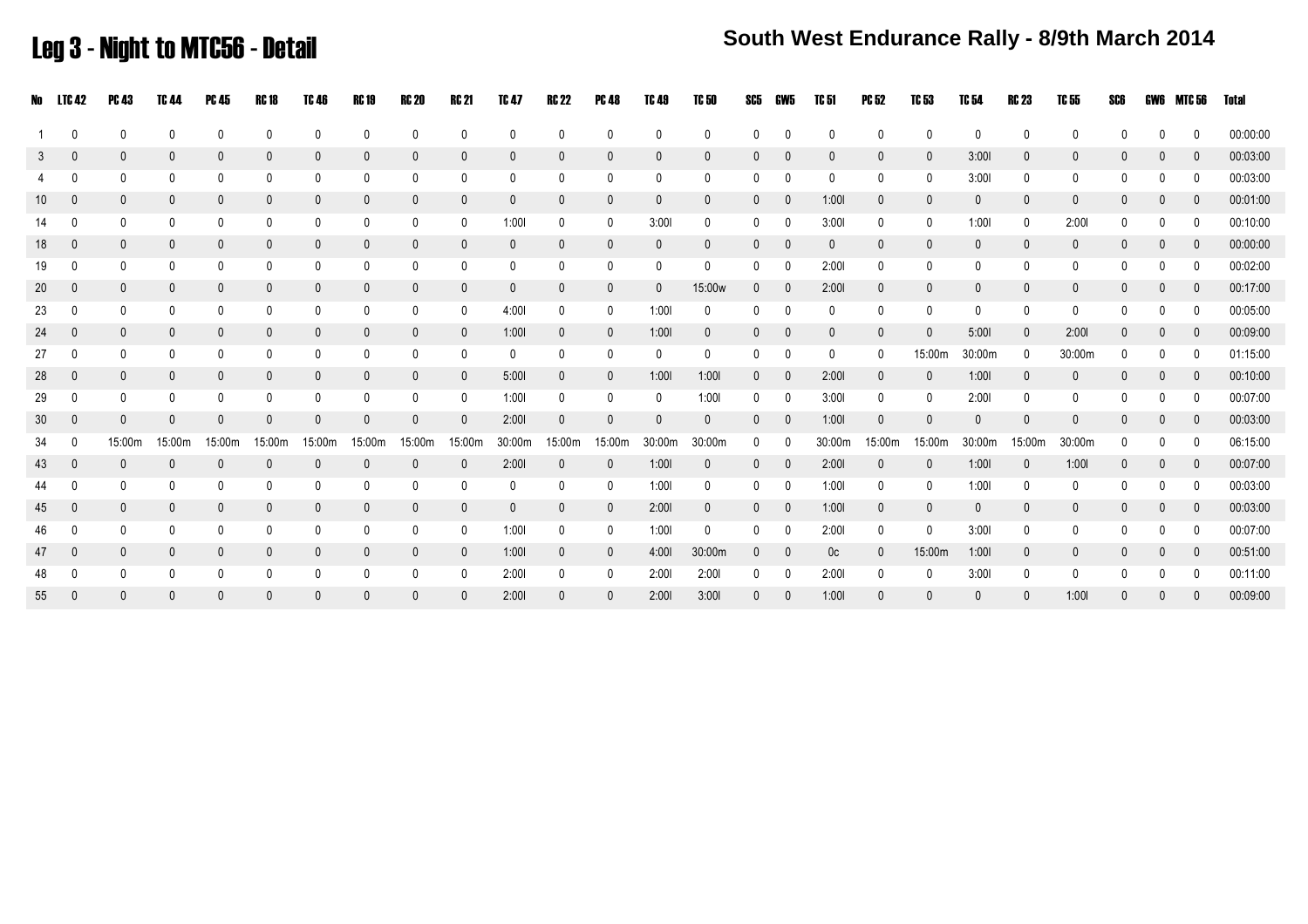### **Positions after each Selectif - Day Leg South West Endurance Rally - 8/9th March 2014**

| <b>Position</b> | <b>Bellever 1</b> | Toms<br>Hill   | <b>Assycombe</b> | <b>Lowton</b><br><b>Brook</b> | <b>Northcombe</b><br>1 | Quoditchmoor   | Witherdon<br>-1 | <b>Northcombe</b><br>2 | Quoditchmoor<br>$\mathbf 2$ | Witherdon<br>2 | <b>Soussons</b> | Grendon | <b>Bellever</b><br>2 |
|-----------------|-------------------|----------------|------------------|-------------------------------|------------------------|----------------|-----------------|------------------------|-----------------------------|----------------|-----------------|---------|----------------------|
| 1               | 8                 | 8              | 8                | 4                             | 4                      | 4              | 4               | 4                      | 4                           | 4              |                 |         | 4                    |
| 2               | 4                 | 4              | 4                | 17                            | 17                     | 17             | 8               | 8                      | 8                           | 8              |                 |         | 8                    |
| 3               | 17                | 3              | 17               | 8                             | 8                      | 8              | 17              | 17                     | 17                          | $\overline{2}$ |                 |         | 17                   |
| 4               | 3                 | 17             | $\overline{7}$   | $\overline{7}$                | $\overline{7}$         | $\overline{c}$ | $\overline{c}$  | $\overline{2}$         | $\boldsymbol{2}$            | 3              |                 |         | $\sqrt{2}$           |
| 5               | 7                 | $\overline{7}$ | 3                | 3                             | $\overline{2}$         | 3              | 3               | 3                      | 3                           | 17             |                 |         | $\mathbf{3}$         |
| 6               | 23                | 23             | 23               | $5\,$                         | 3                      | $\overline{7}$ | $\overline{7}$  | 15                     | 15                          | 15             |                 |         | 15                   |
| 7               | 5                 | $\overline{c}$ | 5                | $\mathbf{2}$                  | 5                      | 5              | 15              | 5                      | $\mathbf 5$                 | $\mathbf 5$    |                 |         | $\mathbf 5$          |
| 8               | 15                | 5              | $\overline{2}$   | 23                            | 23                     | 23             | $5\,$           | 23                     | 23                          | 6              |                 |         | 6                    |
| 9               | $\overline{2}$    | 15             | 15               | 15                            | 15                     | 15             | 23              | 6                      | $\,6\,$                     | 23             |                 |         | 23                   |
| 10              | 6                 | 6              | 6                | 6                             | 6                      | $\,6\,$        | 6               | $\overline{7}$         | 7                           | 35             |                 |         | 35                   |
| 11              | 21                | 14             | 14               | 14                            | 14                     | 14             | 35              | 35                     | 35                          | 16             |                 |         | 16                   |
| 12              | 14                | 35             | 50               | 50                            | 35                     | 35             | 16              | 16                     | 16                          | 50             |                 |         | 34                   |
| 13              | 50                | 21             | 35               | 35                            | 34                     | 16             | 14              | 14                     | 14                          | 34             |                 |         | 36                   |
| 14              | 35                | 50             | 34               | 34                            | 50                     | 34             | 34              | 50                     | $50\,$                      | 14             |                 |         | 50                   |
| 15              | 36                | 34             | 36               | 16                            | 16                     | 50             | 50              | 34                     | 34                          | 36             |                 |         | 14                   |
| 16              | 34                | 36             | 21               | 36                            | 36                     | 36             | 36              | 36                     | 36                          | 21             |                 |         | 33                   |
| 17              | 38                | 16             | 16               | 21                            | 21                     | 33             | 33              | 21                     | 21                          | 33             |                 |         | 21                   |
| 18              | 16                | 38             | 33               | 33                            | 33                     | 21             | 21              | 33                     | 33                          | 39             |                 |         | 39                   |
| 19              | 33                | 33             | 39               | 39                            | 39                     | 39             | 39              | 39                     | 39                          | 26             |                 |         | 26                   |
| 20              | 39                | 39             | 26               | 26                            | 26                     | 26             | 26              | 26                     | 26                          | 41             |                 |         | 41                   |
| 21              | 37                | 37             | 41               | 41                            | 41                     | 41             | 41              | 41                     | 41                          | 37             |                 |         | 37                   |
| 22              | 26                | 26             | 37               | 37                            | 37                     | 37             | 37              | 37                     | 42                          | 42             |                 |         | $\overline{7}$       |
| 23              | 41                | 41             | 42               | 42                            | 42                     | 42             | 42              | 42                     | 37                          | 38             |                 |         | 38                   |
| 24              | 42                | 42             | 38               | 38                            | 38                     | 38             | 38              | 38                     | 38                          | $\overline{7}$ |                 |         | 40                   |
| 25              | 22                | 40             | 40               | 52                            | 52                     | 52             | 52              | 52                     | 52                          | 52             |                 |         | 25                   |
| 26              | 9                 | 52             | 52               | 40                            | 40                     | 40             | 40              | 40                     | 40                          | 40             |                 |         | 42                   |
| 27              | 25                | 25             | 25               | 25                            | 25                     | 25             | 25              | 25                     | 25                          | 25             |                 |         | 52                   |
| 28              | 40                | 22             | 22               | 22                            | 22                     | 22             | 22              | 22                     | 22                          | 22             |                 |         | 22                   |
| 29              | 52                | 9              | 9                | 9                             | 9                      | 9              | 9               | 9                      | 9                           | 9              |                 |         | 9                    |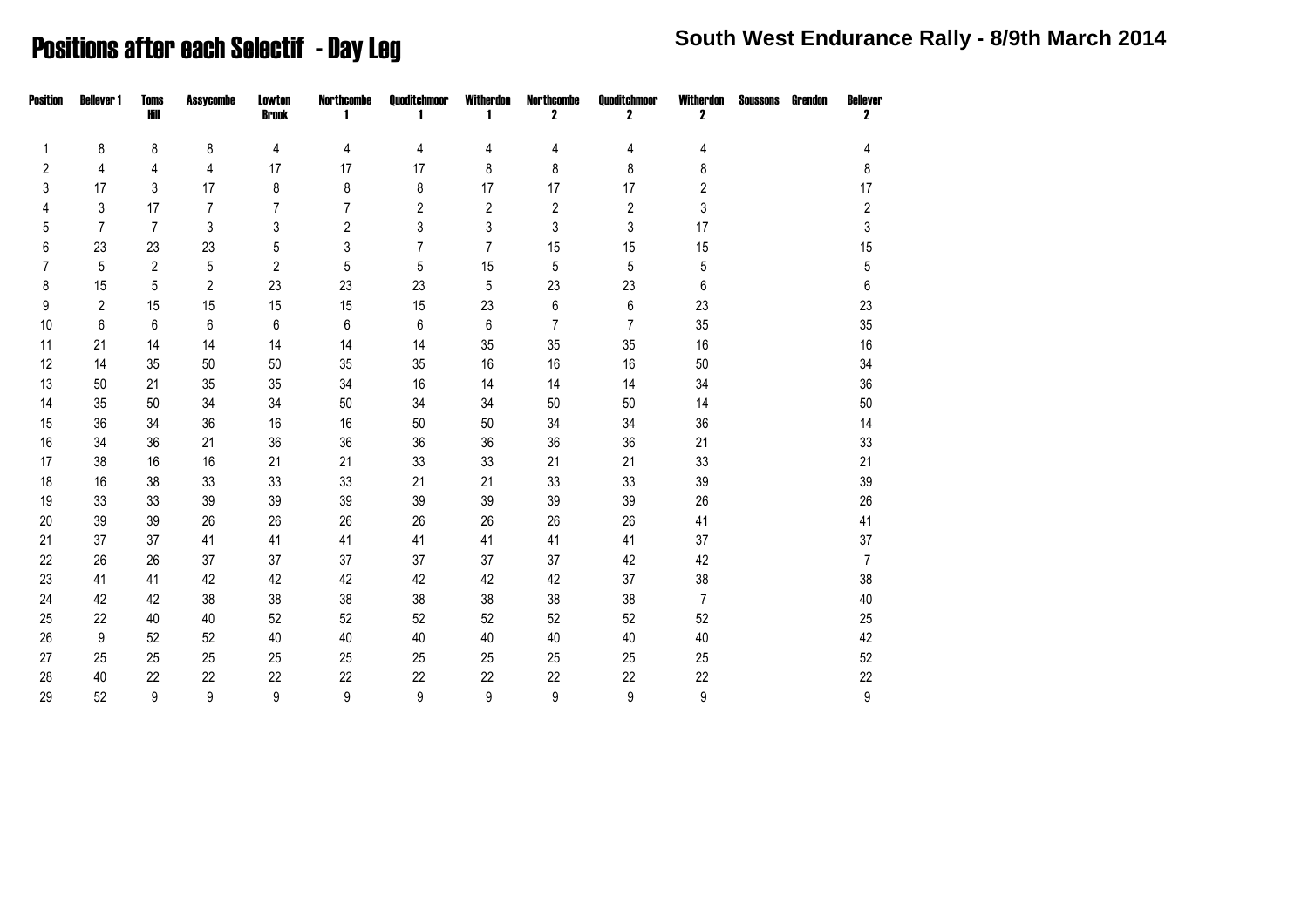# Results of the Night Route at the Finish South West Endurance Rally - 8/9th March 2014

**at the Finish**

|    | <b>Car</b> | <b>Total</b> | <b>Class</b>   |                  | <b>Driver</b>         | <b>Navigator</b>       | <b>Car</b>             | CC   |
|----|------------|--------------|----------------|------------------|-----------------------|------------------------|------------------------|------|
| 1  | 1          | 00:02:00     |                | P <sub>1</sub>   | <b>Phil Harris</b>    | Liam Burns             | Daihatsu Sirion        | 1293 |
| 2  | 18         | 00:03:00     | $\overline{2}$ | P <sub>1</sub>   | Tim Owen              | Jake Ramsden           | Vauxhall Nova          | 1297 |
| 3  | 4          | 00:04:00     | 1              | C <sub>1</sub>   | Paul Sharp            | <b>Gruff Parry</b>     | Rover <sub>25</sub>    | 1398 |
| 4  | 10         | 00:04:00     | 3              | P1               | lan Orford            | Bob Jones              | Proton Satria          | 1600 |
| 5  | 3          | 00:05:00     | $\overline{2}$ | C <sub>1</sub>   | <b>Freddy Camp</b>    | Ross Whittock          | MG ZR                  | 1396 |
| 6  | 30         | 00:09:00     | 1              | P <sub>2</sub>   | Peter Coles           | Jimi Hathaway          | MG ZR                  | 1396 |
| 7  | 19         | 00:11:00     | 4              | P <sub>1</sub>   | <b>Chris Stratton</b> | <b>Martin Moore</b>    | MG ZR                  | 1396 |
| 8  | 23         | 00:11:00     | 1              | C <sub>4</sub>   | Ed Clark              | Georgina Clark         | MG ZR                  | 1396 |
| 9  | 46         | 00:12:00     | 1              | P <sub>3</sub>   | Tom Pile              | Mark Butler            | Ford Fiesta            | 1245 |
| 10 | 24         | 00:17:00     | 5              | P1               | <b>Chris Pratt</b>    | Jeff Brown             | Peugeot 205 Gti        | 1600 |
| 11 | 29         | 00:18:00     | $\overline{2}$ | P <sub>2</sub>   | Paul Prance           | Derek Drayton          | Rover 200 BRM          | 1796 |
| 12 | 45         | 00:18:00     | $\overline{2}$ | P <sub>3</sub>   | Gareth Andrews        | Luke Quinnell          | Proton Compact         | 1597 |
| 13 | 43         | 00:19:00     | 3              | P <sub>2</sub>   | John Considine        | Glynn Hayward          | Peugeot 205 Gti        | 1600 |
| 14 | 20         | 00:24:00     | 6              | P <sub>1</sub>   | Alan Frame            | Shaun Layland          | Vauxhall Corsa         | 1396 |
| 15 | 14         | 00:26:00     | 3              | C <sub>1</sub>   | Colin Woodhouse       | Chris Moore            | Rover <sub>25</sub>    | 1396 |
| 16 | 28         | 00:28:00     | 4              | P <sub>2</sub>   | Giles Pursey          | Mark Dunkerley         | Ford Escort            | 1600 |
| 17 | 55         | 00:33:00     | 1              | $\boldsymbol{N}$ | Matt Lamble           | <b>Stewart Freeman</b> | Daihatsu Sirion Rally2 | 1299 |
| 18 | 48         | 00:49:00     | 3              | P <sub>3</sub>   | <b>Steve Pearce</b>   | Kevin Clarke           | Vauxhall Corsa         | 1389 |
| 19 | 47         | 01:10:00     | 4              | P <sub>3</sub>   | Chris Powney          | Rose Smith             | Austin Mini City E     | 1275 |
| 20 | 27         | 01:22:00     | 5              | P <sub>2</sub>   | Lucas Redwood         | Rob Newell             | Ford Escort            | 2000 |
| 21 | 44         | 01:49:00     | 5              | P <sub>3</sub>   | Aaron Lillicrap       | <b>Tom Marsh</b>       | Austin Mini            | 1001 |
| 22 | 34         | 06:21:00     | 4              | C <sub>1</sub>   | Mike Saywell          | Nick Clarke            | Peugeot 106 Rallye     | 1294 |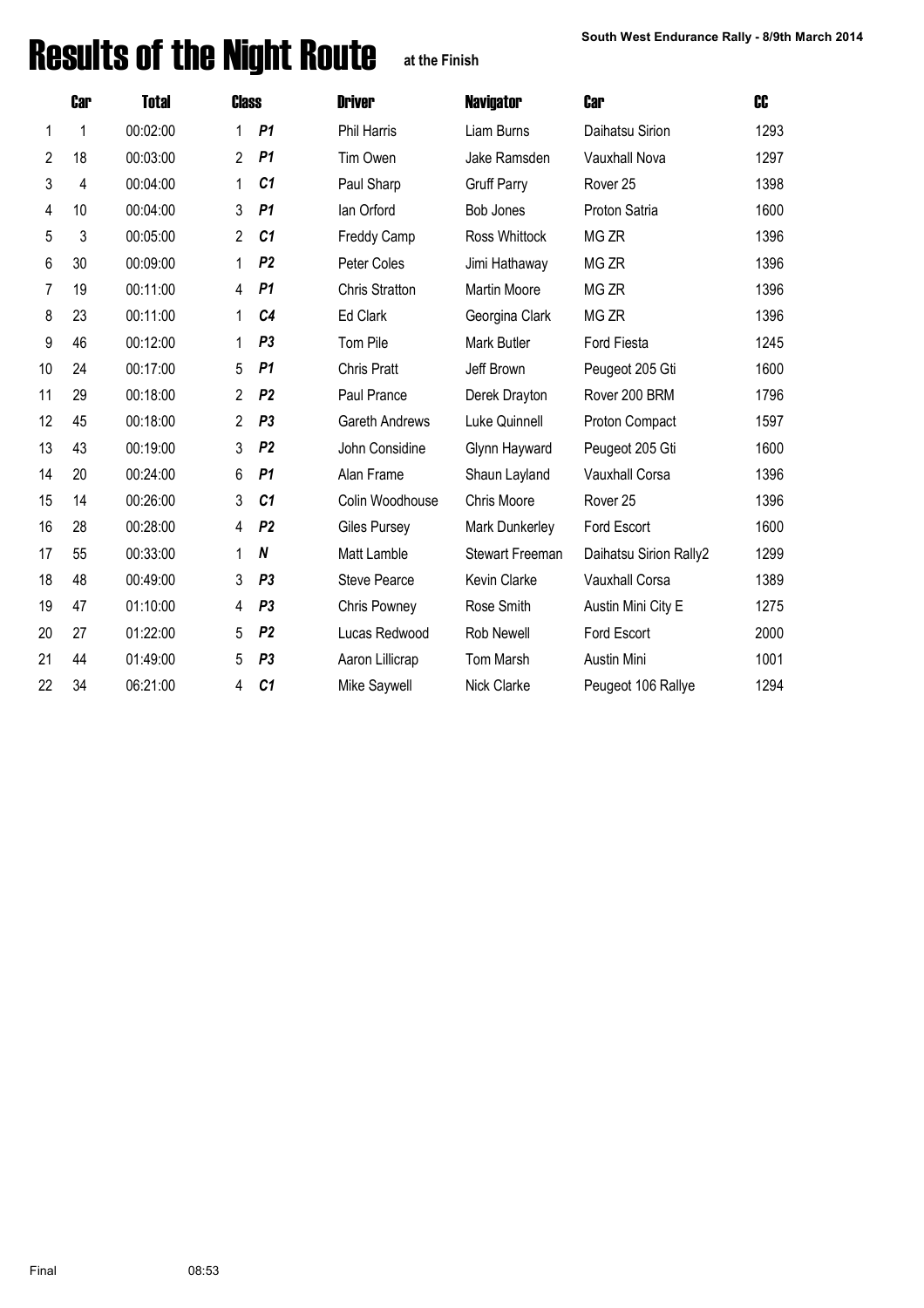## **Results of the Selectifs** south West Endurance Rally - 8/9th March 2014

|    | <b>Car</b> | <b>Total</b> | <b>Class</b>   |                  | <b>Driver</b>         | <b>Navigator</b>       | <b>Car</b>             | C <sub>C</sub> |
|----|------------|--------------|----------------|------------------|-----------------------|------------------------|------------------------|----------------|
| 1  | 55         | 00:00:00     | 1              | $\boldsymbol{N}$ | Matt Lamble           | <b>Stewart Freeman</b> | Daihatsu Sirion Rally2 | 1299           |
| 2  | 1          | 00:19:44     | 1              | P <sub>1</sub>   | <b>Phil Harris</b>    | Liam Burns             | Daihatsu Sirion        | 1293           |
| 3  | 20         | 00:22:02     |                | 2 P1             | Alan Frame            | Shaun Layland          | Vauxhall Corsa         | 1396           |
| 4  | 43         | 00:22:17     | 1              | P <sub>2</sub>   | John Considine        | Glynn Hayward          | Peugeot 205 Gti        | 1600           |
| 5  | 32         | 00:22:26     | $\overline{2}$ | P <sub>2</sub>   | David Clifford        | Peter Blackett         | <b>BMW Compact</b>     | 1800           |
| 6  | 29         | 00:23:23     | 3              | P <sub>2</sub>   | Paul Prance           | Derek Drayton          | Rover 200 BRM          | 1796           |
| 7  | 18         | 00:24:02     | 3              | P <sub>1</sub>   | Tim Owen              | Jake Ramsden           | Vauxhall Nova          | 1297           |
| 8  | 24         | 00:24:08     | 4              | P1               | <b>Chris Pratt</b>    | Jeff Brown             | Peugeot 205 Gti        | 1600           |
| 9  | 45         | 00:24:44     | 1              | P <sub>3</sub>   | <b>Gareth Andrews</b> | Luke Quinnell          | Proton Compact         | 1597           |
| 10 | 10         | 00:24:58     | 5              | P1               | lan Orford            | <b>Bob Jones</b>       | Proton Satria          | 1600           |
| 11 | 46         | 00:25:07     | $\overline{2}$ | P <sub>3</sub>   | Tom Pile              | Mark Butler            | Ford Fiesta            | 1245           |
| 12 | 19         | 00:25:08     | 6              | P <sub>1</sub>   | <b>Chris Stratton</b> | <b>Martin Moore</b>    | MG ZR                  | 1396           |
| 13 | 30         | 00:25:14     | 4              | P <sub>2</sub>   | Peter Coles           | Jimi Hathaway          | MG ZR                  | 1396           |
| 14 | 44         | 00:25:27     | 3              | P <sub>3</sub>   | Aaron Lillicrap       | Tom Marsh              | Austin Mini            | 1001           |
| 15 | 48         | 00:25:48     | 4              | P <sub>3</sub>   | <b>Steve Pearce</b>   | Kevin Clarke           | Vauxhall Corsa         | 1389           |
| 16 | 47         | 00:26:59     | 5              | P <sub>3</sub>   | Chris Powney          | Rose Smith             | Austin Mini City E     | 1275           |
| 17 | 27         | 00:34:45     | 5              | P <sub>2</sub>   | Lucas Redwood         | Rob Newell             | Ford Escort            | 2000           |
| 18 | 28         | 00:49:20     | 6              | P <sub>2</sub>   | Giles Pursey          | Mark Dunkerley         | Ford Escort            | 1600           |
| 19 | 4          | 01:21:10     | 1              | C <sub>1</sub>   | Paul Sharp            | <b>Gruff Parry</b>     | Rover <sub>25</sub>    | 1398           |
| 20 | 23         | 01:24:08     | 1              | C <sub>4</sub>   | Ed Clark              | Georgina Clark         | MG ZR                  | 1396           |
| 21 | 3          | 01:25:46     | $\overline{2}$ | C <sub>1</sub>   | Freddy Camp           | Ross Whittock          | MG ZR                  | 1396           |
| 22 | 34         | 01:27:40     | 3              | C <sub>1</sub>   | Mike Saywell          | Nick Clarke            | Peugeot 106 Rallye     | 1294           |
| 23 | 14         | 01:30:19     | 4              | C <sub>1</sub>   | Colin Woodhouse       | Chris Moore            | Rover <sub>25</sub>    | 1396           |